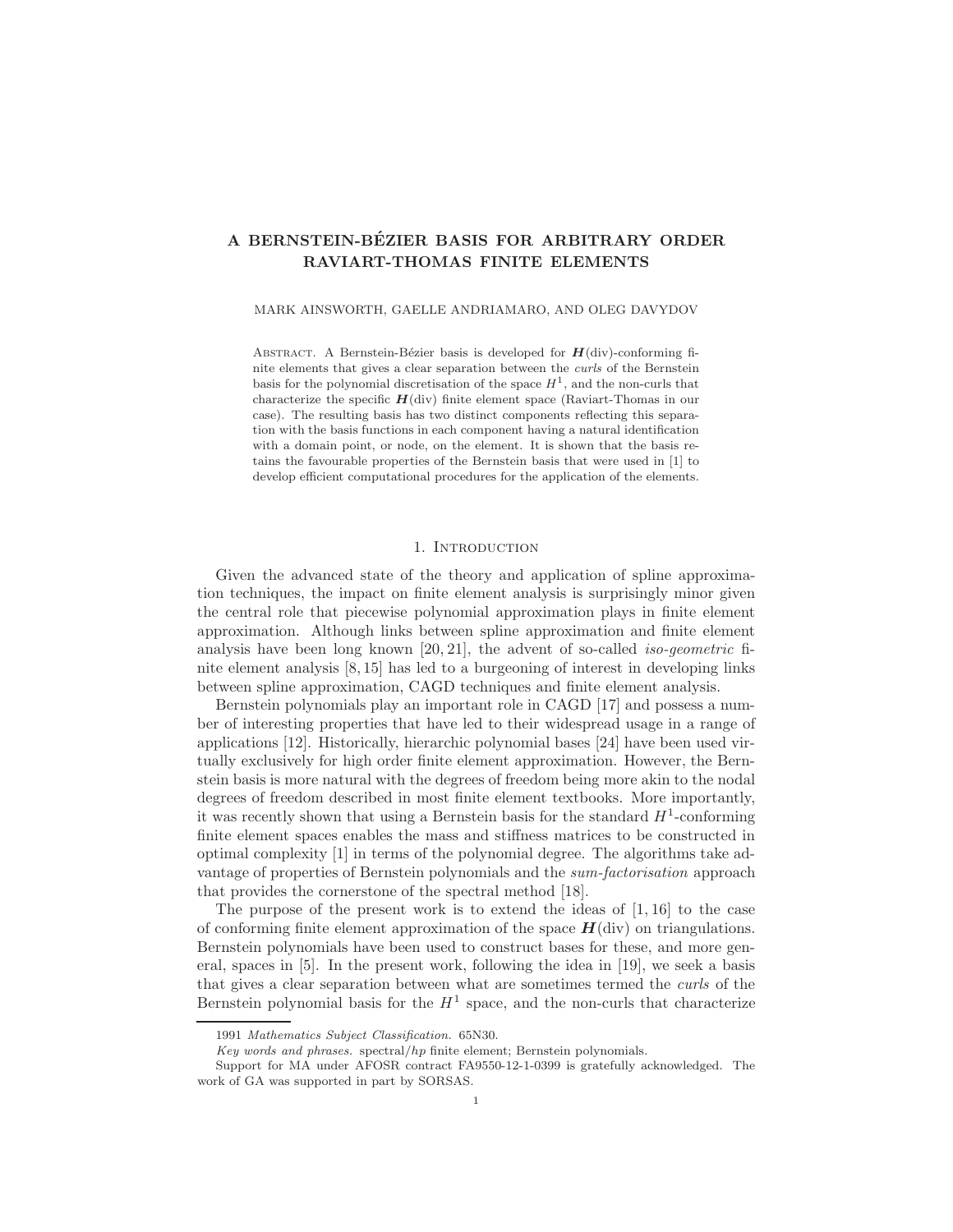the specific  $H(\text{div})$  finite element space (Raviart-Thomas in our case). The resulting basis has two distinct components reflecting this separation with the basis functions in each component having a natural identification with a domain point, or node, on the reference element in contrast with the hierarchic finite element bases developed hitherto [2, 10]. More importantly, it is shown that the basis retains the favourable properties of the Bernstein basis that were used in [1] to develop efficient computational procedures for the application of the elements.

The remainder of the text is organised as follows. We begin by summarising some key properties of Bernstein polynomials that will be needed in the analysis. The main part of the paper then deals with the construction of the basis, a study of its properties and its geometric interpretation. Attention is then turned to using the basis in practical computations.

## 2. Notations and Preliminaries

Standard multi-index notations will be used throughout. In particular, for  $\alpha \in$  $\mathbb{Z}_+^d$ , we define  $|\boldsymbol{\alpha}| = \sum_{k=1}^d \alpha_k$ ,  $\boldsymbol{\alpha}! = \prod_{k=1}^d \alpha_k!$  and  $\binom{|\boldsymbol{\alpha}|}{\boldsymbol{\alpha}} = |\boldsymbol{\alpha}|!/\boldsymbol{\alpha}!$ . If  $\boldsymbol{x} \in \mathbb{R}^d$ , then we define  $x^{\alpha} = \prod_{k=1}^{d} x_k^{\alpha_k}$ . Given a pair  $\alpha, \beta \in \mathbb{Z}_+^d$ ,  $\beta \leq \alpha$  if and only if  $\beta_k \leq \alpha_k$ ,  $k = 1, \ldots, d$  and, in this case,  $\begin{pmatrix} \alpha \\ \beta \end{pmatrix} = \prod_{k=1}^{d} \begin{pmatrix} \alpha_k \\ \beta_k \end{pmatrix}$ . An indexing set  $\mathcal{I}_n$  is defined by

(1) 
$$
\mathcal{I}_n = \left\{ \alpha \in \mathbb{Z}_+^3 : \ |\alpha| = n \right\}.
$$

Let  $e_{\ell} \in \mathcal{I}_1$  denote the multi-index whose  $\ell$ -th entry is unity and whose remaining entries vanish.

Let T be a non-degenerate triangle with vertices  $x_1, x_2, x_3$  ordered in an anticlockwise sense. The set  $\mathcal{D}_n(T) = \{x_{\alpha} : \alpha \in \mathcal{I}_n\}$  consists of the *domain points* of T defined by

(2) x<sup>α</sup> = 1 n X 3 k=1 αkx<sup>k</sup>

The barycentric coordinates of a point  $x \in \mathbb{R}^2$  with respect to the triangle T are given by  $\lambda = (\lambda_1, \lambda_2, \lambda_3)$  where

(3) 
$$
x = \sum_{k=1}^{3} \lambda_k x_k; \quad 1 = \sum_{k=1}^{3} \lambda_k.
$$

The Bernstein polynomials of degree  $n \in \mathbb{Z}_+$  associated with T are defined by

(4) 
$$
B_{\alpha}^{n}(x) = {n \choose \alpha} \lambda^{\alpha}, \quad \alpha \in \mathcal{I}_{n},
$$

and can be shown to form a partition of unity:

(5) 
$$
\sum_{\alpha \in \mathcal{I}_n} B_{\alpha}^n = 1.
$$

The following property is an easy consequence of definition (4):

(6) 
$$
\lambda_k B_{\boldsymbol{\alpha}}^n = \frac{\alpha_k + 1}{n+1} B_{\boldsymbol{\alpha} + \boldsymbol{e}_k}^{n+1}, \quad k \in \{1, 2, 3\}, \quad \boldsymbol{\alpha} \in \mathcal{I}_n.
$$

On summing the above identity over  $k$  and recalling  $(3)$ , we obtain

(7) 
$$
B_{\alpha}^{n} = \sum_{k=1}^{3} \frac{\alpha_{k} + 1}{n+1} B_{\alpha + e_{k}}^{n+1}, \quad \alpha \in \mathcal{I}_{n}.
$$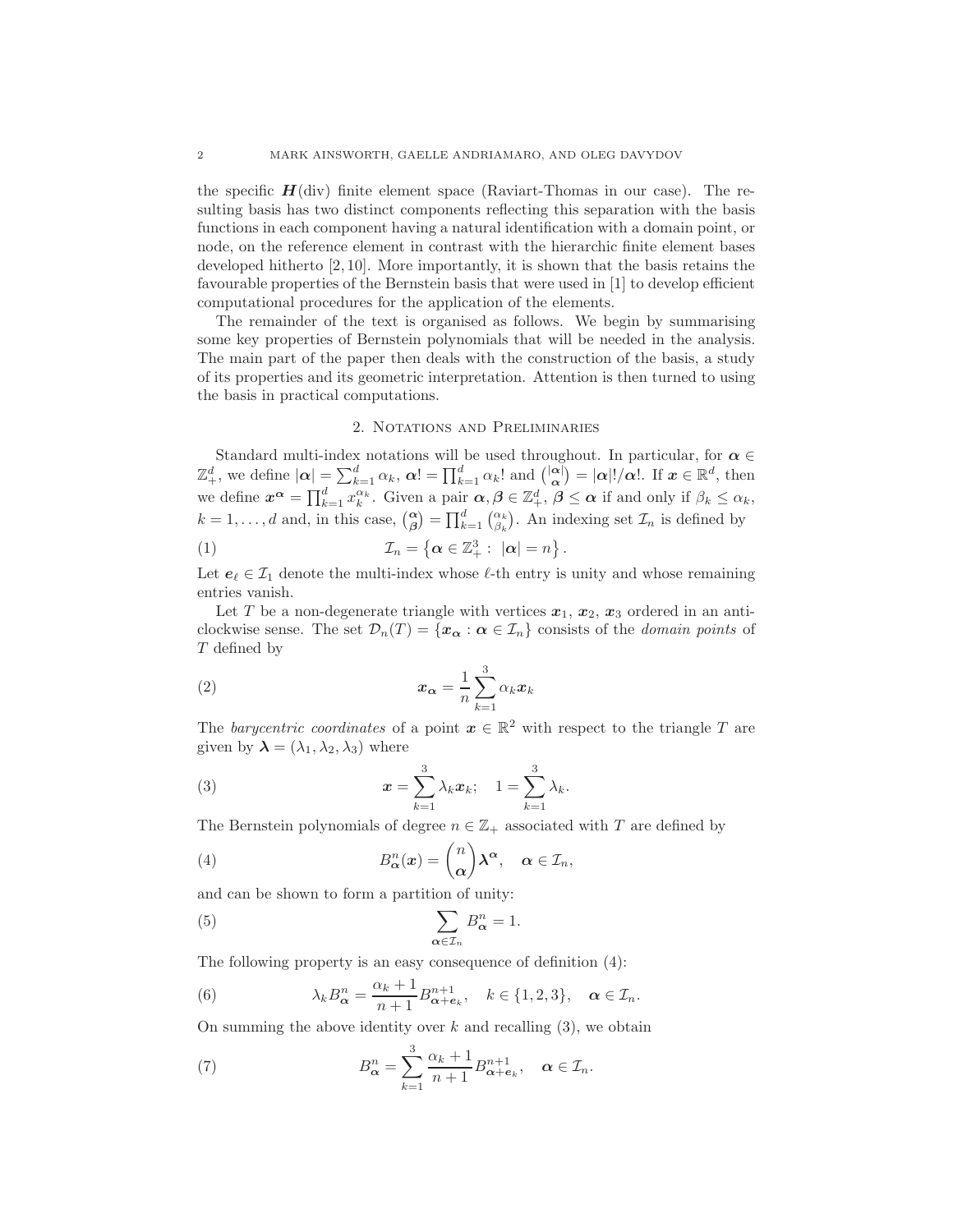Alternatively, summing (6) over  $\alpha$  and recalling (5) gives

(8) 
$$
\sum_{\alpha \in \mathcal{I}_{n+1}} \alpha_k B_{\alpha}^{n+1} = (n+1)\lambda_k, \quad k \in \{1, 2, 3\}.
$$

Given a smooth vector-valued function  $\boldsymbol{f} = (f_1, f_2)$ , let  $\boldsymbol{f}^{\perp} = (-f_2, f_1)$  and curl  $f = \partial f_2/\partial x_1 - \partial f_1/\partial x_2$ , whilst for a smooth scalar-valued function  $\phi$ , denote curl  $\phi = (\partial \phi / \partial x_2, -\partial \phi / \partial x_1)$ . In particular, observe that

(9) 
$$
\operatorname{grad} \lambda_k = -\frac{|\gamma_k|}{2|T|} n_k
$$

where  $n_k$  is the unit outward normal on the edge  $\gamma_k$  of the triangle T opposite to the vertex  $x_k$ , and |T| and  $|\gamma_k|$  denote the area and length of the element and the face respectively. Equally well,

(10) 
$$
\operatorname{curl} \lambda_k = \frac{|\gamma_k|}{2|T|} \mathbf{t}_k
$$

where  $t_k$  is the unit (positively oriented) tangent vector on the side  $\gamma_k$ .

The following identity will be useful later:

(11) 
$$
\operatorname{curl} B_{\alpha}^{n+1} = (n+1) \sum_{k=1}^{3} B_{\alpha - e_k}^{n} \operatorname{curl} \lambda_k, \quad \alpha \in \mathcal{I}_{n+1}
$$

along with the corresponding identity with curl replaced by grad. It is worth pointing out that in (11) and hereafter, we shall frequently make use of the convention whereby terms corresponding to multi-indices with negative components are ignored (taken to be zero). Substituting for the Bernstein polynomial in the right hand side and using identity (7) gives the alternative expression

(12) 
$$
\operatorname{curl} B_{\boldsymbol{\alpha}}^{n+1} = \sum_{k,\ell=1}^3 (1 + \alpha_{\ell} - \delta_{k\ell}) B_{\boldsymbol{\alpha} + \boldsymbol{e}_{\ell} - \boldsymbol{e}_k}^{n+1} \operatorname{curl} \lambda_k, \quad \boldsymbol{\alpha} \in \mathcal{I}_{n+1}.
$$

#### 3. BERNSTEIN-BÉZIER  $H(\text{div})$  FINITE ELEMENT

The function space

(13) 
$$
\mathbf{H}(\text{div};\Omega) = \{ \mathbf{v} \in L^2(\Omega) \times L^2(\Omega) : \text{div}\,\mathbf{v} \in L^2(\Omega) \}
$$

arises naturally in the modelling of many problems were there is an underlying conservation principle. For instance, Darcy's law for the flow of a viscous fluid in a permeable medium relates the velocity field  $u$  to the pressure  $p$  and the gravity vector g according to

$$
u = -\frac{\kappa}{\nu} \left( \operatorname{grad} p + \varrho g \right) \text{ in } \Omega
$$

where  $\nu > 0$  is the viscosity,  $\rho$  is the density and  $\kappa > 0$  is the permeability. Conservation of mass means that

$$
\operatorname{div}\boldsymbol{u}=f\text{ in }\Omega
$$

where f is the volumetric flow rate. The normal flux  $\mathbf{n} \cdot \mathbf{u} = \psi$  is specified on the domain boundary  $\partial\Omega$  and the pressure normalised to have average value equal to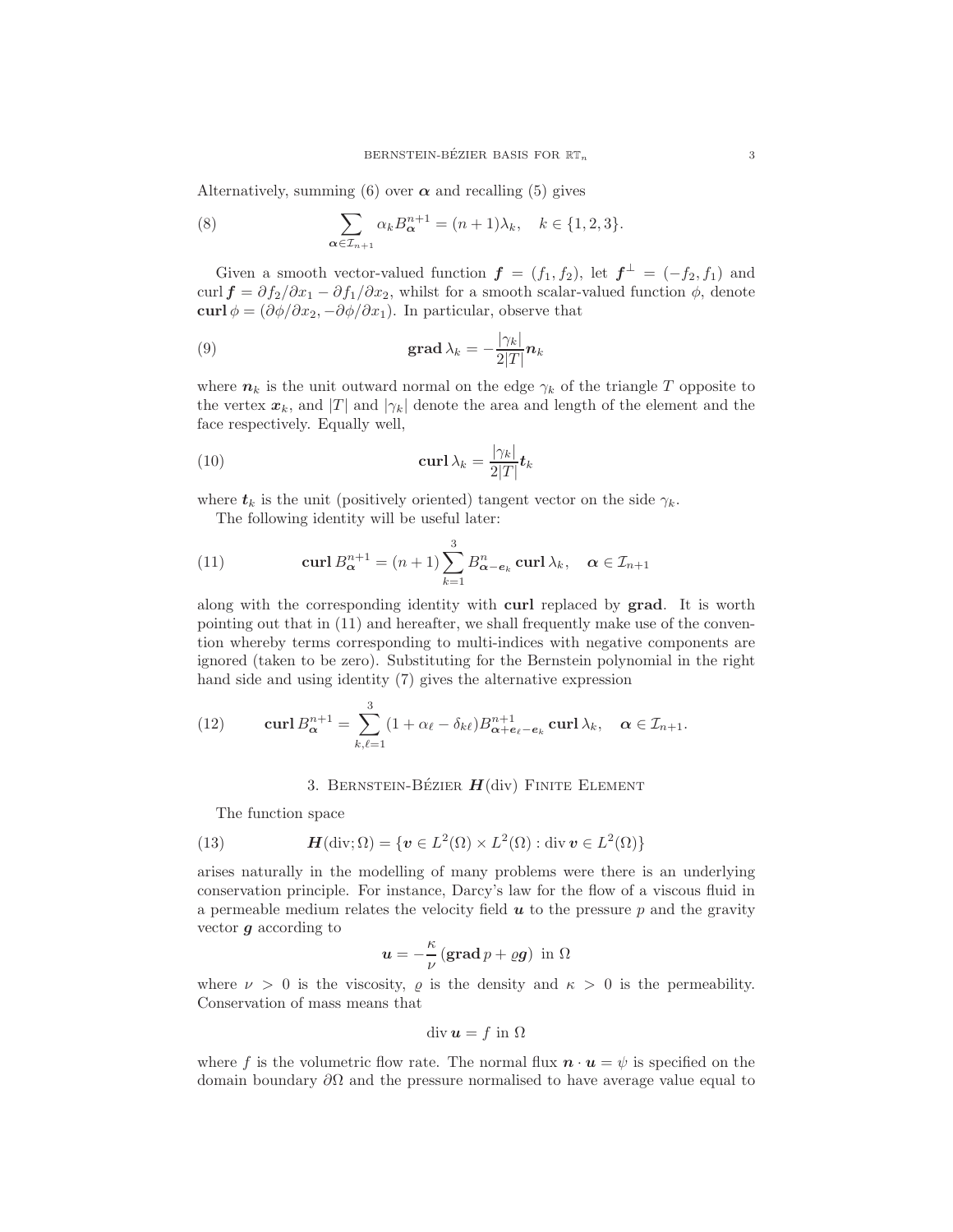zero. The variational form of this problem consists of finding  $(u, p) \in H(\text{div}; \Omega) \times$  $L_0^2(\Omega)$  such that  $\mathbf{n} \cdot \mathbf{u} = \psi$  on  $\partial \Omega$  and

(14) 
$$
\frac{\nu}{\kappa}(\boldsymbol{u}, \boldsymbol{v}) - (p, \operatorname{div} \boldsymbol{v}) = -\varrho(\boldsymbol{g}, \boldsymbol{v})
$$

$$
(\operatorname{div} \boldsymbol{u}, \boldsymbol{w}) = (f, \boldsymbol{w})
$$

for all  $(v, w) \in H_0(\text{div}; \Omega) \times L_0^2(\Omega)$ , where  $H_0(\text{div}; \Omega) = \{v \in H(\text{div}; \Omega) : n \cdot v =$ 0 on  $\partial\Omega$ } and  $L_0^2(\Omega) = \{w \in L^2(\Omega) : \int_{\Omega} w \,dx = 0\}.$ 

In two dimensions, the space  $H(\text{div})$  is isomorphic to the space  $H(\text{curl})$  defined by replacing the div-operator by the curl-operator in definition (13), under the isomorphism  $\sigma \to \sigma^{\perp}$ . This fact can be exploited to formulate electromagnetic problems in  $H(\text{div})$ . Consider the time-harmonic Maxwell

$$
\nabla \times \boldsymbol{E} = -i\omega \boldsymbol{B}; \quad \nabla \times \boldsymbol{B} = i\frac{\omega}{c^2} \boldsymbol{E}; \quad \text{div }\boldsymbol{E} = 0; \quad \text{div }\boldsymbol{B} = 0
$$

and  $t \cdot E = 0$  on  $\partial \Omega$ , where c is the speed of light in vacuo,  $\omega$  is the temporal frequency and t is the unit tangent on  $\partial\Omega$ . Eliminating the magnetic field B in favour of the electric field  $E$  gives rise to

$$
\operatorname{curl}(\operatorname{curl} \boldsymbol{E}) = k^2 \boldsymbol{E}; \quad \operatorname{div} \boldsymbol{E} = 0
$$

where  $k = \omega/c$  is the wave-number. Letting  $\mathbf{u} = \mathbf{E}^{\perp}$  transforms the problem to the equivalent form

$$
-\operatorname{grad}(\operatorname{div} \boldsymbol{u}) = k^2 \boldsymbol{u}; \quad \operatorname{curl} \boldsymbol{u} = 0
$$

with  $\mathbf{n} \cdot \mathbf{u} = 0$  on  $\partial \Omega$ . The variational form of the above problem consists of seeking  $u \in H_0(\text{div}; \Omega)$  such that

(15) 
$$
(\text{div } \mathbf{u}, \text{div } \mathbf{v}) - k^2(\mathbf{u}, \mathbf{v}) = 0
$$

for all  $\mathbf{v} \in \mathbf{H}_0(\text{div}; \Omega)$ . This is a classic eigenvalue problem where the use of nodal finite elements results in spurious eigenvalues [14] which are not present if a conforming finite element discretisation of  $H$ (div) is used.

3.1. Raviart-Thomas Finite Element Space. A conforming finite element discretisation of the space  $H(\text{div}; \Omega)$  entails the use of vector-valued piecewise polynomial functions that have continuous normal components across element interfaces. Although many choices of suitable spaces are available [7], we focus our attention on the Raviart-Thomas spaces of any polynomial order.

Let  $\mathbb{P}_n$  denote the space of bivariate polynomials of total degree at most n and let  $\mathbb{P}^2_n$  denote the space of vector functions whose components are polynomials in  $\mathbb{P}_n$ . The Raviart-Thomas finite element  $\mathbb{RT}_n$  of order  $n \in \mathbb{Z}_+$  is defined by

$$
\mathbb{R}\mathbb{T}_n=\mathbb{P}_n^2+x\mathbb{P}_n
$$

and has dimension  $(n + 1)(n + 3)$ .

In particular, the lowest order space  $\mathbb{RT}_0$  has dimension 3 and contains the functions

(16) 
$$
\omega_k = \frac{1}{2|T|}(x - x_k), \quad k = 1, 2, 3.
$$

These functions have constant normal components on the element edges satisfying

(17) 
$$
\boldsymbol{n}_k \cdot \boldsymbol{\omega}_{\ell}|_{\gamma_k} = \begin{cases} 1/|\gamma_k| & \text{if } k = \ell \\ 0 & \text{otherwise} \end{cases}
$$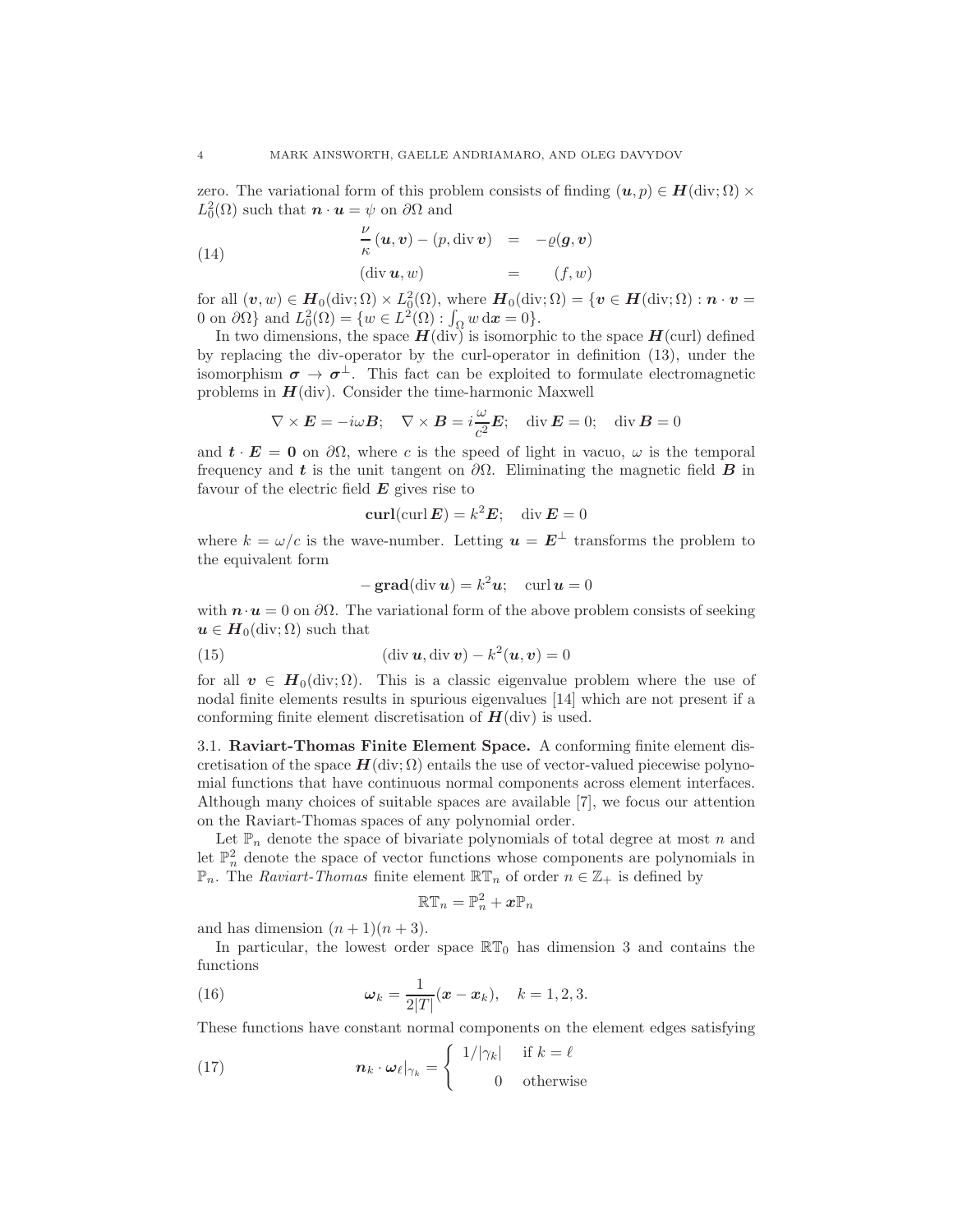for  $k, \ell \in \{1, 2, 3\}$ . An immediate consequence is that the functions are linearly independent, and so the space  $V_{\omega} = \text{span}\{\omega_k : k = 1, 2, 3\}$  coincides with  $\mathbb{RT}_0$ . Identities (3) and (10) readily show that these functions may be written in the form of (rotated) Whitney functions

(18) 
$$
\omega_1 = \lambda_2 \operatorname{curl} \lambda_3 - \lambda_3 \operatorname{curl} \lambda_2
$$

$$
\omega_2 = \lambda_3 \operatorname{curl} \lambda_1 - \lambda_1 \operatorname{curl} \lambda_3
$$

$$
\omega_3 = \lambda_1 \operatorname{curl} \lambda_2 - \lambda_2 \operatorname{curl} \lambda_1.
$$

Observe that these functions may be expressed in the form of a determinant:

(19) 
$$
\omega_1 = \begin{vmatrix} 1 & 0 & 0 \\ \lambda_1 & \lambda_2 & \lambda_3 \\ \text{curl} \lambda_1 & \text{curl} \lambda_2 & \text{curl} \lambda_3 \end{vmatrix}
$$

with similar expressions for  $\omega_2$  and  $\omega_3$ .

In search of a convenient basis for higher order Raviart-Thomas spaces  $\mathbb{RT}_n$ ,  $n \in \mathbb{Z}_+$ , we define a function  $\Upsilon_{\alpha}^n$  by the rule

 $\overline{\phantom{a}}$ I I I I  $\overline{\phantom{a}}$ 

(20) 
$$
\mathbf{\Upsilon}_{\alpha}^{n} = (n+1)B_{\alpha}^{n} \begin{vmatrix} \alpha_{1} & \alpha_{2} & \alpha_{3} \\ \lambda_{1} & \lambda_{2} & \lambda_{3} \\ \mathbf{curl} \lambda_{1} & \mathbf{curl} \lambda_{2} & \mathbf{curl} \lambda_{3} \end{vmatrix}, \quad \alpha \in \mathcal{I}_{n}.
$$

Some useful properties of these functions are collected in the following result.

**Lemma 3.1.** The functions  $\{ \Upsilon_{\alpha}^{n} : \alpha \in \mathcal{I}_{n} \}$  belong to  $\mathbb{RT}_n$  and have vanishing normal component on the boundary of the triangle T. Moreover, the following statements are equivalent:

(i)  $\sum_{\alpha \in \mathcal{I}_n} c_{\alpha} \Upsilon_{\alpha}^n = 0$ ,

(*ii*) div 
$$
(\sum_{\alpha \in \mathcal{I}_n} c_{\alpha} \Upsilon_{\alpha}^n) = 0
$$
,

(iii)  $\exists c \in \mathbb{R} : c_{\alpha} = c, \quad \forall \alpha \in \mathcal{I}_n$ .

Proof. Expanding the determinant in (20) by the first row gives

(21) 
$$
\Upsilon^n_{\alpha} = (n+1)B^n_{\alpha} (\alpha_1 \omega_1 + \alpha_2 \omega_2 + \alpha_3 \omega_3)
$$

and, on recalling  $\omega_k \in \mathbb{RT}_0$ , it follows at once that  $\Upsilon^n_{\alpha} \in \mathbb{RT}_n$ . Since the barycentric coordinate  $\lambda_k$  vanishes on edge  $\gamma_k$ , the function  $\alpha_k \tilde{\lambda}_k^{\alpha_k}$  also vanishes on  $\gamma_k$  for all values of  $\alpha_k \in \mathbb{Z}_+$ . As a result,  $\alpha_k B_{\alpha}^n$  vanishes on  $\gamma_k$  and, recalling property (17) of the Whitney functions and using the previous identity, we conclude that the normal component of  $\Upsilon_{\alpha}^{n}$  vanishes on the entire element boundary.

Clearly (i)  $\Rightarrow$  (ii). The proof that (ii)  $\Rightarrow$  (iii) requires some preparation. Making use of identity (6) and the representation (20) allows  $\Upsilon_{\alpha}^{n}$  to be expressed purely in terms of Bernstein polynomials as follows:

(22) 
$$
\mathbf{\Upsilon}_{\alpha}^{n} = \begin{vmatrix} \alpha_{1} & \alpha_{2} & \alpha_{3} \\ (1 + \alpha_{1})B_{\alpha + e_{1}}^{n+1} & (1 + \alpha_{2})B_{\alpha + e_{2}}^{n+1} & (1 + \alpha_{3})B_{\alpha + e_{3}}^{n+1} \\ \mathbf{curl} \lambda_{1} & \mathbf{curl} \lambda_{2} & \mathbf{curl} \lambda_{3} \end{vmatrix}.
$$

Expanding the determinant by the second row shows that  $\Upsilon_{\alpha}^{n}$  may be written as a sum of three terms of the form

(23) 
$$
(1+\alpha_1)B_{\boldsymbol{\alpha}+\boldsymbol{e}_1}^{n+1}(\alpha_3 \operatorname{curl} \lambda_2 - \alpha_2 \operatorname{curl} \lambda_3).
$$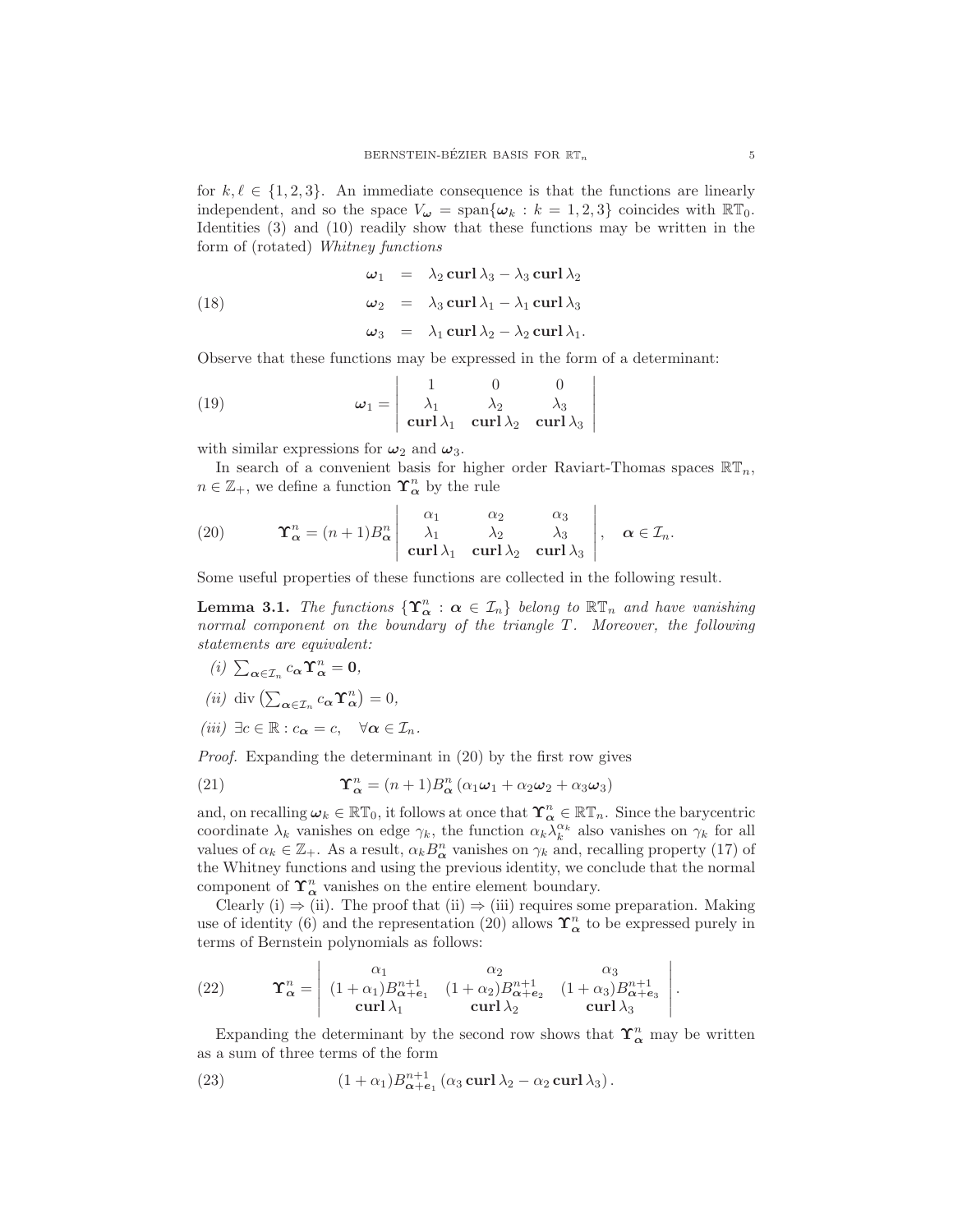A straightforward computation using (11) with curl replaced by grad reveals that

$$
\operatorname{grad} B_{\alpha+e_1}^{n+1} = (n+1) \left\{ B_{\alpha}^n \operatorname{grad} \lambda_1 + B_{\alpha+e_1-e_2}^n \operatorname{grad} \lambda_2 + B_{\alpha+e_1-e_3}^n \operatorname{grad} \lambda_3 \right\}
$$

which, along with grad  $\lambda_1 \cdot \text{curl } \lambda_2 = \text{grad } \lambda_2 \cdot \text{curl } \lambda_3 = \text{grad } \lambda_3 \cdot \text{curl } \lambda_1 = 1/2|T|$ and grad  $\lambda_2 \cdot \text{curl } \lambda_1 = \text{grad } \lambda_3 \cdot \text{curl } \lambda_2 = \text{grad } \lambda_1 \cdot \text{curl } \lambda_3 = -1/2|T|$ , shows that the divergence of the expression (23) is given by

$$
\frac{n+1}{2|T|}(1+\alpha_1)\left\{(\alpha_2+\alpha_3)B_{\boldsymbol{\alpha}}^n-\alpha_2B_{\boldsymbol{\alpha}+\boldsymbol{e}_1-\boldsymbol{e}_2}^n-\alpha_3B_{\boldsymbol{\alpha}+\boldsymbol{e}_1-\boldsymbol{e}_3}^n\right\}.
$$

Summing this expression and the corresponding expressions for the remaining two terms, gives the following identity

$$
\begin{aligned}\n\text{div } \Upsilon_{\alpha}^{n} &= \frac{n+1}{2|T|} \Big\{ \quad 2(n+\alpha_{1}\alpha_{2}+\alpha_{2}\alpha_{3}+\alpha_{3}\alpha_{1})B_{\alpha}^{n} \\
&- (1+\alpha_{1})\alpha_{2}B_{\alpha+e_{1}-e_{2}}^{n} - (1+\alpha_{1})\alpha_{3}B_{\alpha+e_{1}-e_{3}}^{n} \\
&- (1+\alpha_{2})\alpha_{3}B_{\alpha+e_{2}-e_{3}}^{n} - (1+\alpha_{2})\alpha_{1}B_{\alpha+e_{2}-e_{1}}^{n} \\
&- (1+\alpha_{3})\alpha_{1}B_{\alpha+e_{3}-e_{1}}^{n} - (1+\alpha_{3})\alpha_{2}B_{\alpha+e_{3}-e_{2}}^{n} \Big\}.\n\end{aligned}
$$

With the aid of this identity, we obtain

(25) 
$$
\operatorname{div}\left(\sum_{\alpha\in\mathcal{I}_n}c_{\alpha}\Upsilon_{\alpha}^n\right)=\sum_{\alpha\in\mathcal{I}_n}\widetilde{c}_{\alpha}B_{\alpha}^n
$$

where

(26)  
\n
$$
\widetilde{c}_{\alpha} = \frac{n+1}{2|T|} \{ 2(n + \alpha_1 \alpha_2 + \alpha_2 \alpha_3 + \alpha_3 \alpha_1) c_{\alpha} \n- \alpha_1 (1 + \alpha_2) c_{\alpha - e_1 + e_2} - \alpha_1 (1 + \alpha_3) c_{\alpha - e_1 + e_3} \n- \alpha_2 (1 + \alpha_3) c_{\alpha - e_2 + e_3} - \alpha_2 (1 + \alpha_1) c_{\alpha - e_2 + e_1} \n- \alpha_3 (1 + \alpha_1) c_{\alpha - e_3 + e_1} - \alpha_3 (1 + \alpha_2) c_{\alpha - e_3 + e_2} \}
$$

Suppose that condition (ii) holds, then  $\sum_{\alpha \in \mathcal{I}_n} \tilde{c}_{\alpha} B_{\alpha}^n = 0$ . The linear independence of the Bernstein polynomials means that  $\tilde{c}_{\alpha} = 0$  for all  $\alpha \in \mathcal{I}_n$ . This latter condition constitutes a square linear system for the coefficients  $c_{\alpha}$ . The system is irreducible and weakly diagonally dominant, with the coefficients in each row of the system summing to zero. Hence, there exists  $c \in \mathbb{R}$  such that  $c_{\alpha} = c$  for all  $\alpha \in \mathcal{I}_n$ . Consequently, (ii)  $\Rightarrow$  (iii).

.

Observe that the implication (iii)  $\Rightarrow$  (i) is equivalent to  $\sum_{\alpha \in \mathcal{I}_n} \Upsilon_{\alpha}^n = 0$ . Making use of the representation (21) along with identity (8) with  $n+1$  replaced by n, gives

$$
\sum_{\alpha \in \mathcal{I}_n} \Upsilon_\alpha^n = n(n+1) \left( \lambda_1 \omega_1 + \lambda_2 \omega_2 + \lambda_3 \omega_3 \right).
$$

Simple algebra then suffices to show that the final term in parentheses vanishes.  $\Box$ 

The following consequence of Lemma 3.1 will be useful:

**Theorem 3.2.** Let  $\mathcal{I}'_n$  denote the set obtained when a single, arbitrary index is omitted from the set  $\mathcal{I}_n$ . Then, the set  $\{\Upsilon^n_{\alpha} : \alpha \in \mathcal{I}'_n\}$  consists of  $n(n+3)/2$  linearly independent functions belonging to  $\mathbb{RT}_n \cap H_0(\text{div};T)$ . Moreover,  $V_{\Upsilon}^n \cap \mathbb{RT}_0 = \{0\},$ where  $V_{\Upsilon}^{n} := \text{span}\{\Upsilon_{\alpha}^{n} : \alpha \in \mathcal{I}'_{n}\}.$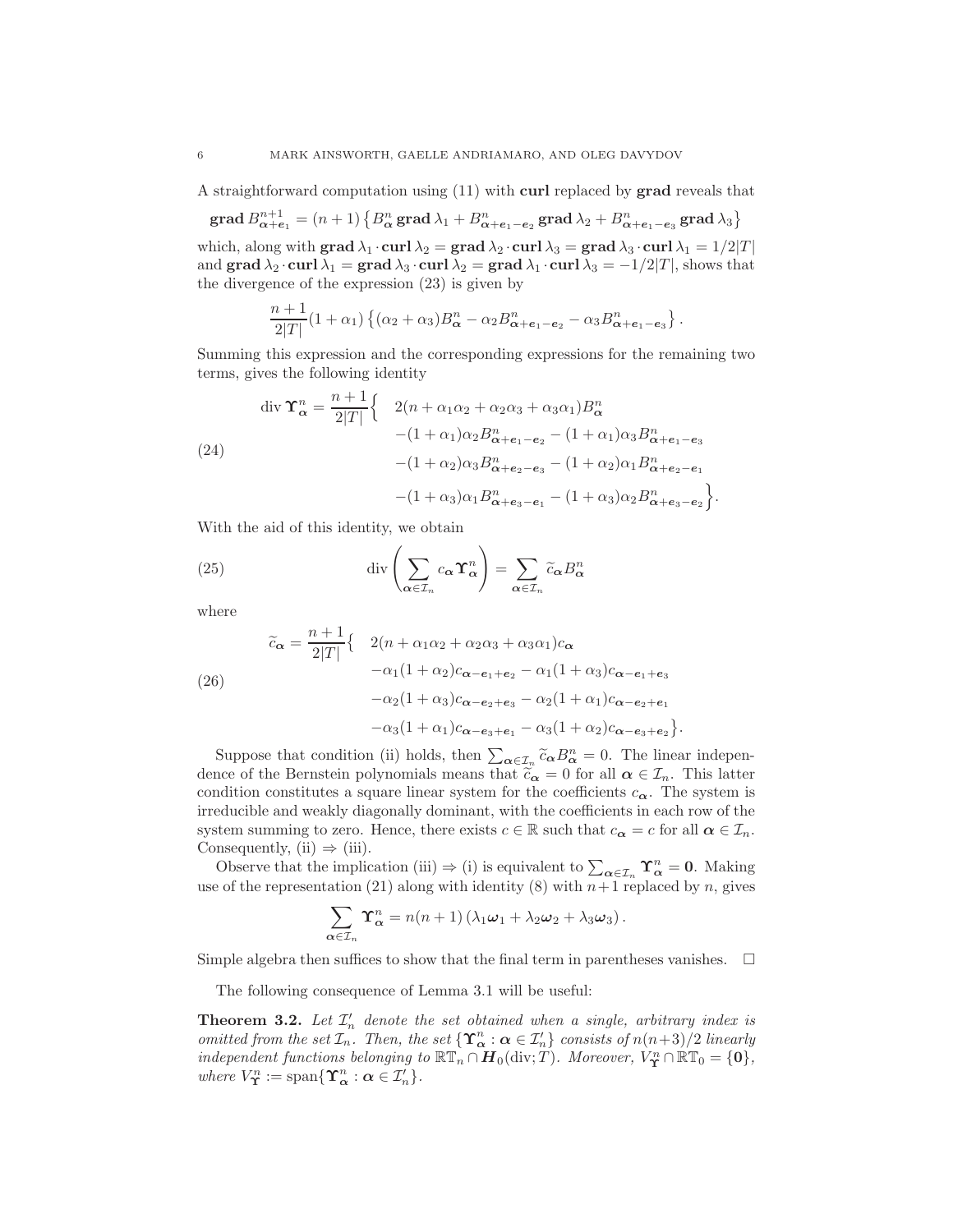*Proof.* The result follows at once from Lemma 3.1 and the fact that  $\#\mathcal{I}'_n = \#\mathcal{I}_n$  –  $1 = n(n+3)/2$ . The final statement is an immediate consequence of the stronger result  $\boldsymbol{H}_0(\text{div}; T) \cap \mathbb{RT}_0 = \{0\}.$ 

A basis for  $\mathbb{RT}_n$  can be constructed by supplementing the space  $V^n$  with a further dim  $\mathbb{RT}_n - n(n+3)/2 = (n+2)(n+3)/2$  linearly independent functions. The required number of additional functions coincides with the dimension of the space  $\mathbb{P}_{n+1}$ . Can use be made of the space  $\mathbb{P}_{n+1}$  to construct a basis for  $\mathbb{RT}_n$ ? The following result is of interest in this respect:

# Lemma 3.3.  $V^n_{\Upsilon} \cap \text{curl } H^1(T) = \{0\}.$

*Proof.* Suppose the result is false and there exists  $\chi \in H^1$  such that  $\text{curl } \chi \in V^n$  is non-zero. We can therefore find constants  $c_{\alpha} \in \mathbb{R}$  such that  $\operatorname{curl} \chi = \sum_{\alpha \in \mathcal{I}_n} c_{\alpha} \widetilde{\Upsilon}_{\alpha}^n$ . Taking the divergence of this identity and using the implication (ii)  $\Rightarrow$  (i) in Lemma 3.1 gives  $0 = \sum_{\alpha \in \mathcal{I}_n} c_{\alpha} \Upsilon_{\alpha}^n = \text{curl } \chi$ . The result follows from this contradiction.  $\Box$ 

Lemma 3.3 suggests using the image of the space  $\mathbb{P}_{n+1}$  under the curl operator, curl  $\mathbb{P}_{n+1}$ , to augment  $V^n$  with the required additional functions needed to obtain a basis for  $\mathbb{RT}_n$ . The next result shows this idea (narrowly) fails to achieve its objective:

Lemma 3.4. curl  $\mathbb{P}_{n+1} \subset \mathbb{RT}_n$  and  $\text{curl} \, \mathbb{P}_{n+1} \cap V^n_{\Upsilon} = \{0\}$ . Moreover,  $\dim(V^n_{\Upsilon} \oplus$  $\operatorname{curl} \mathbb{P}_{n+1}$ ) = dim  $\mathbb{RT}_n - 1$ .

*Proof.* Clearly curl  $\mathbb{P}_{n+1} \subset \mathbb{P}_n^2 \subset \mathbb{RT}_n$ , whilst Lemma 3.3 shows that we have  $V_{\Upsilon}^n \cap \text{curl} \, \mathbb{P}_{n+1} = \{0\}.$  The kernel of the curl operator coincides with  $\mathbb{P}_0$ , and hence dim curl  $\mathbb{P}_{n+1} = \dim \mathbb{P}_{n+1} - \dim \mathbb{P}_0 = (n+1)(n+4)/2.$ 

Evidently  $V_{\Upsilon}^n \oplus \text{curl} \, \mathbb{P}_{n+1}$  is a subset of  $\mathbb{RT}_n$  of codimension one. So what kind of function is missing? Note that if  $\sigma = \text{curl } \chi$  for some  $\chi \in H^1(T)$ , then

$$
\int_{\partial T} \mathbf{n} \cdot \boldsymbol{\sigma} \, ds = \int_{\partial T} \mathbf{n} \cdot \mathbf{curl} \, \chi \, ds = 0
$$

thanks to the divergence theorem. This, along with the fact that elements of  $V_{\Upsilon}^n$ have vanishing normal components on  $\partial T$ , means that

(27) 
$$
\int_{\partial T} \mathbf{n} \cdot \boldsymbol{\sigma} \, ds = 0 \quad \forall \boldsymbol{\sigma} \in V_{\Upsilon}^n \oplus \operatorname{curl} \mathbb{P}_{n+1}.
$$

Each of the Whitney functions  $\omega_k$  belongs to  $\mathbb{RT}_n$  yet, in view of (17), satisfies

$$
\int_{\partial T} \mathbf{n} \cdot \boldsymbol{\omega}_k \, \mathrm{d}s = 1
$$

and therefore cannot belong to  $V_{\mathbf{T}}^n \oplus \textbf{curl} \, \mathbb{P}_{n+1}$ .

In summary, augmenting  $V^n_{\mathbf{\Upsilon}}$  and  $\text{curl } \mathbb{P}_{n+1}$  with any one of the three possible Whitney functions produces a spanning set for  $\mathbb{RT}_n$ . In the interests of preserving symmetry, we choose to include all three Whitney functions. This of course, gives too many functions for a basis and, in order to compensate, the space  $\text{curl} \, \mathbb{P}_{n+1}$ must be pruned accordingly:

**Lemma 3.5.** For  $n \in \mathbb{N}_0$ , let  $\check{\mathcal{I}}_n$  denote the indexing set

$$
\breve{\mathcal{I}}_n = \mathcal{I}_n - \{(n, 0, 0), (0, n, 0), (0, 0, n)\}.
$$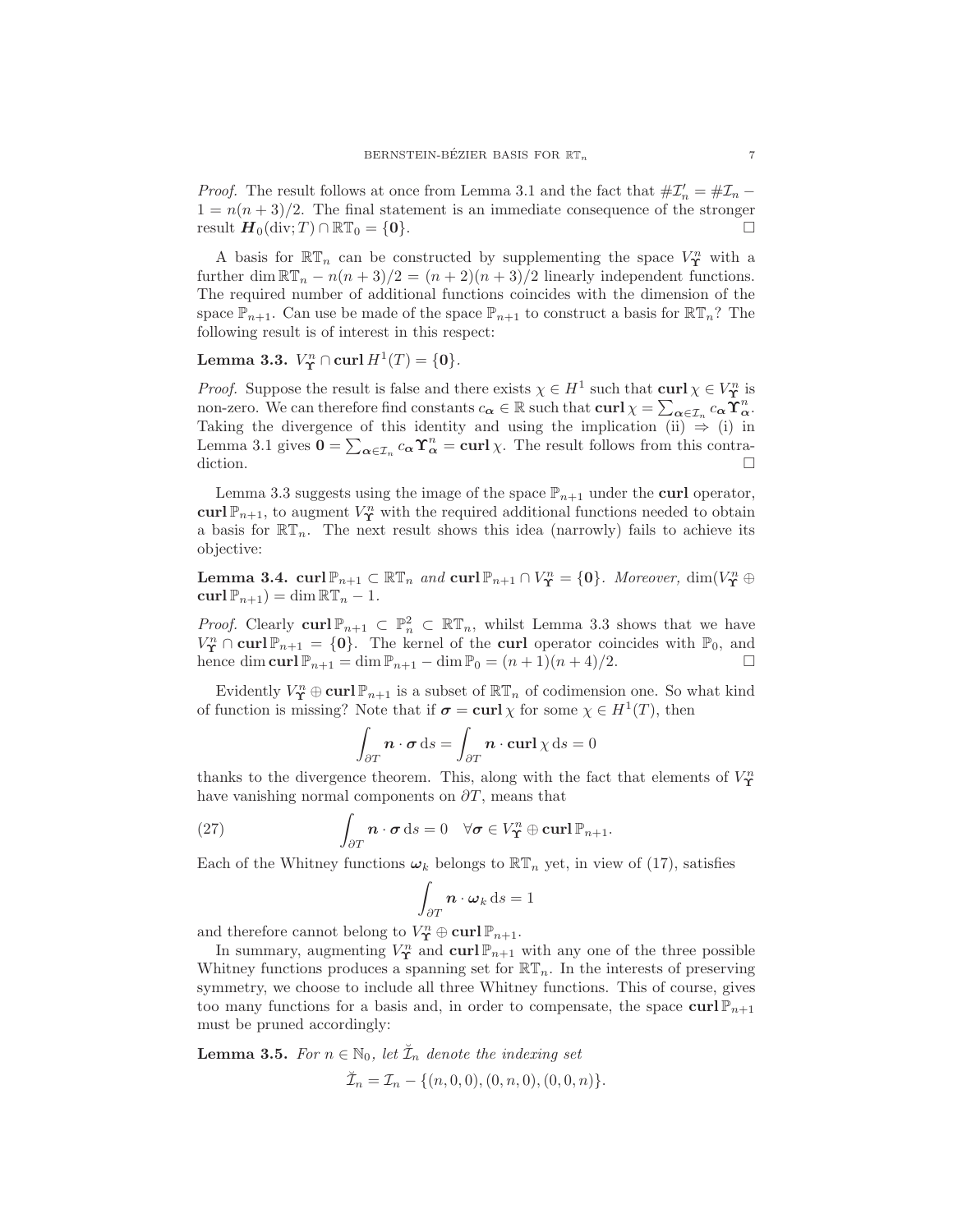Then, the set  $\{\operatorname{curl} B_{\alpha}^{n+1} : \alpha \in \mathbb{Z}_{n+1}\}$  consists of  $n(n+5)/2$  linearly independent functions belonging to  $\mathbb{RT}_n$ . Moreover,  $V_{\text{curl}}^n \cap \mathbb{RT}_0 = \{0\}$ , where  $V_{\text{curl}}^n :=$  $\text{span}\,\big\{\,\mathbf{curl}\,B^{n+1}_{\boldsymbol{\alpha}}:\ \boldsymbol{\alpha}\in\breve{\mathcal{I}}_{n+1}\big\}.$ 

*Proof.* The key observation is that all of the Bernstein polynomials  $B_{\alpha}^{n+1}, \alpha \in \mathcal{I}_{n+1}$ , vanish at all element vertices. The dimension of the set is easily seen to be at most  $\#\mathcal{I}_{n+1} = \#\mathcal{I}_{n+1} - 3 = n(n+5)/2$ , and it therefore suffices to show the functions are linearly independent. Suppose that  $\mathbf{0} = \sum_{\alpha \in \mathcal{I}_{n+1}} c_{\alpha} \mathbf{curl} B_{\alpha}^{n+1} =$ curl  $\left(\sum_{\alpha \in \check{\mathcal{I}}_{n+1}} c_{\alpha} B_{\alpha}^{n+1}\right)$ . Then,  $\sum_{\alpha \in \check{\mathcal{I}}_{n+1}} c_{\alpha} B_{\alpha}^{n+1} = c$ , for some constant  $c \in$ R. Evaluating this identity at any vertex of T gives  $c = 0$  thanks to the earlier observation. The linear independence of the Bernstein polynomials then gives  $c_{\alpha} =$ 0 for all  $\alpha \in \check{\mathcal{I}}_{n+1}$ .

Suppose that there exists a non-zero  $\sigma \in V_{\text{curl}}^n \cap \mathbb{RT}_0$ . Now, for any edge  $\gamma \subset \partial T$ , there holds

$$
\int_{\gamma} \mathbf{n} \cdot \mathbf{curl} \, B_{\boldsymbol{\alpha}}^{n+1} \, \mathrm{d}s = 0 \text{ for all } \boldsymbol{\alpha} \in \breve{\mathcal{I}}_{n+1}.
$$

This statement follows since the integral is given by the difference of the values of  $B_{\alpha}^{n+1}$  at the endpoints of  $\gamma$  which, as has already been noted, vanish for  $\alpha \in \mathcal{I}_{n+1}$ . In particular, since  $\boldsymbol{\sigma} \in V_{\text{curl}}^n$ , we have

$$
\int_{\gamma} \mathbf{n} \cdot \boldsymbol{\sigma} \, \mathrm{d} s = 0, \text{ for all } \gamma \subset \partial T.
$$

Viewing  $\sigma$  now as an element of  $\mathbb{RT}_0$ , this condition implies that  $\sigma = 0$  giving the desired contradiction.

The main result can now be stated:

Theorem 3.6. The set

$$
\{\boldsymbol{\Upsilon}_{\boldsymbol{\alpha}}^n: \ \boldsymbol{\alpha} \in \mathcal{I}'_n\} \cup \{\ \boldsymbol{\mathrm{curl}}\, B^{n+1}_{\boldsymbol{\alpha}}: \ \boldsymbol{\alpha} \in \breve{\mathcal{I}}_{n+1}\} \cup \{\boldsymbol{\omega}_1, \boldsymbol{\omega}_2, \boldsymbol{\omega}_3\}
$$

forms a basis for  $\mathbb{RT}_n$ .

*Proof.* The numbers of functions contained in the respective sets are  $n(n+3)/2$ ,  $n(n+5)/2$  and 3, giving  $(n+1)(n+3) = \dim \mathbb{RT}_n$  functions in total. Theorem 3.2, Lemma 3.3 and Lemma 3.5 show that the intersection of any pair of the three spaces  $V_{\text{curl}}^n$ ,  $V_{\Upsilon}^n$  and  $V_{\omega}$ , consists of just the zero element. It has already been noted that  $\omega_1$ ,  $\omega_2$  and  $\omega_3$  are linearly independent. Thus, the functions within each set are linearly independent (see Theorem 3.2 and Lemma 3.5).

#### 3.2. Geometric Interpretation.

3.2.1. Case  $n = 0$ . We have  $\mathcal{I}'_0 = \emptyset$  and  $\mathcal{I}_1 = \emptyset$ . The basis therefore reduces to the standard basis for  $\mathbb{RT}_0$  consisting of the three Whitney functions  $\{\omega_1, \omega_2, \omega_3\}.$ These functions have non-zero average normal component on the three element edges as depicted in Figure 1. On a mesh, if a pair of triangles share a common edge, the coefficients assigned to the Whitney functions from each element must be chosen to ensure continuity of normal components across the edge. Basis functions which have non-zero normal components on an edge are referred to as *edge functions* or edge degrees of freedom.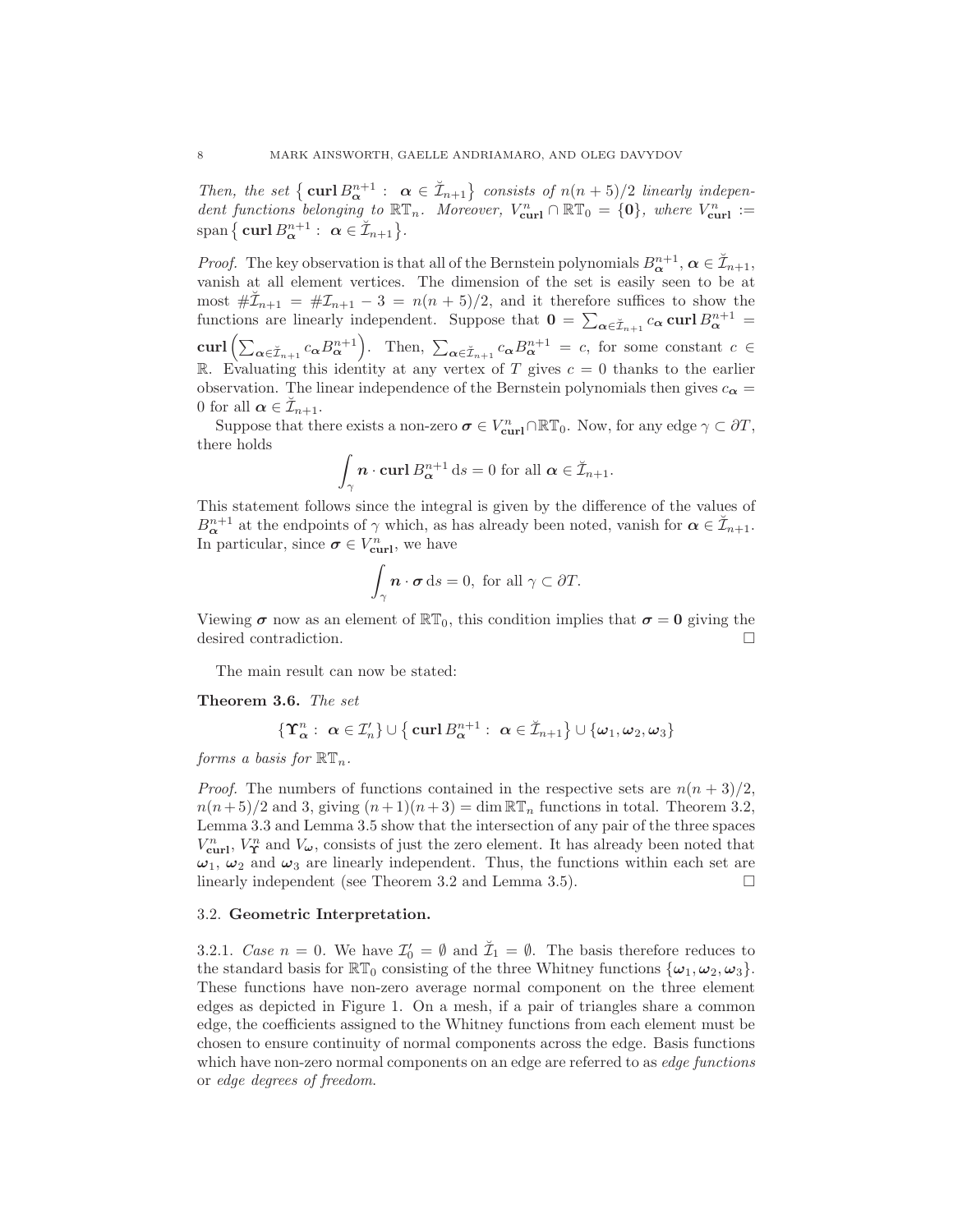

FIGURE 1. Basis functions for  $\mathbb{RT}_0$  with Whitney functions indicated by arrows.

3.2.2. Case  $n = 1$ . We have  $\mathcal{I}_1 = \{(1, 0, 0), (0, 1, 0), (0, 0, 1)\}$  with one of the indices, e.g.  $(0, 1, 0)$ , omitted from  $\mathcal{I}_1$  to obtain  $\mathcal{I}'_1$ , and  $\check{\mathcal{I}}_2 = \{(1, 1, 0), (1, 0, 1), (0, 1, 1)\}.$ Therefore, there are 2 basis functions from  $V^1_{\Upsilon}$ , 3 functions from  $V^1_{\text{curl}}$  in addition to the 3 Whitney functions giving the required total of 8 basis functions for  $\mathbb{RT}_1$ . Figure 2 depicts these basis functions at locations corresponding to their indices.

Observe that in Figure 2 functions in  $V_{\text{curl}}^1$  are indicated by a  $\bullet$  located on an edge. This corresponds to the function having non-zero normal components on the particular edge (but vanishing normal components on the remaining edges). For instance, the basis function associated with  $\alpha = (0, 1, 1)$  is given by

$$
\operatorname{curl} B_{(0,1,1)}^2 = \frac{1}{|T|} \left( \lambda_3 |\gamma_2| \mathbf{t}_2 + \lambda_2 |\gamma_3| \mathbf{t}_3 \right)
$$

whilst the domain point • associated with  $\alpha$  is located at the midpoint  $x_{\alpha}$  =  $\frac{1}{2}(x_2 + x_3)$  of the edge joining vertices 2 and 3. It is readily verified that the basis function has non-zero normal component on this edge, and vanishing normal components on remaining edges. Such edge degrees of freedom must be treated in a similar fashion to the Whitney functions to ensure normal continuity across the particular edge indicated by •.

Conversely, functions in  $V^1_{\Upsilon}$  are identified by points *internal* to the triangle. This reflects that the normal components of the functions vanish on the element boundary (as shown in Lemma 3.1). The support of the functions is a single triangle and as such, their coefficients can be assigned without reference to degrees of freedom on neighbouring triangles. Basis functions that have vanishing normal components on the whole of the element boundary are referred to as internal basis functions or internal degrees of freedom and are indicated by a point located on the interior of the element.

3.2.3. Case  $n = 2$ . We obtain  $\mathcal{I}'_2$  from  $\mathcal{I}_2$  by omitting an arbitrary index, e.g.  $\alpha =$  $(0, 1, 1)$ , and  $\check{\mathcal{I}}_3 = \{((2, 1, 0), (1, 2, 0), (2, 0, 1), (1, 0, 2), (0, 2, 1), (0, 1, 2), (1, 1, 1)\}.$  There are 5 functions from  $V^2_{\Upsilon}$ , 7 functions from  $V^2_{\text{curl}}$  along with the 3 Whitney functions giving the required total of 15 basis functions for  $\mathbb{RT}_2$ . These functions are depicted in Figure 3.

Once again, Lemma 3.1 shows that functions belonging to  $V^2_{\Upsilon}$  are all internal degrees of freedom and, as such, are indicated by points internal to the element. As before, several functions belonging to  $V_{\text{curl}}^2$  are indicated by points located on the edges of the element. However, in addition, there is now a function in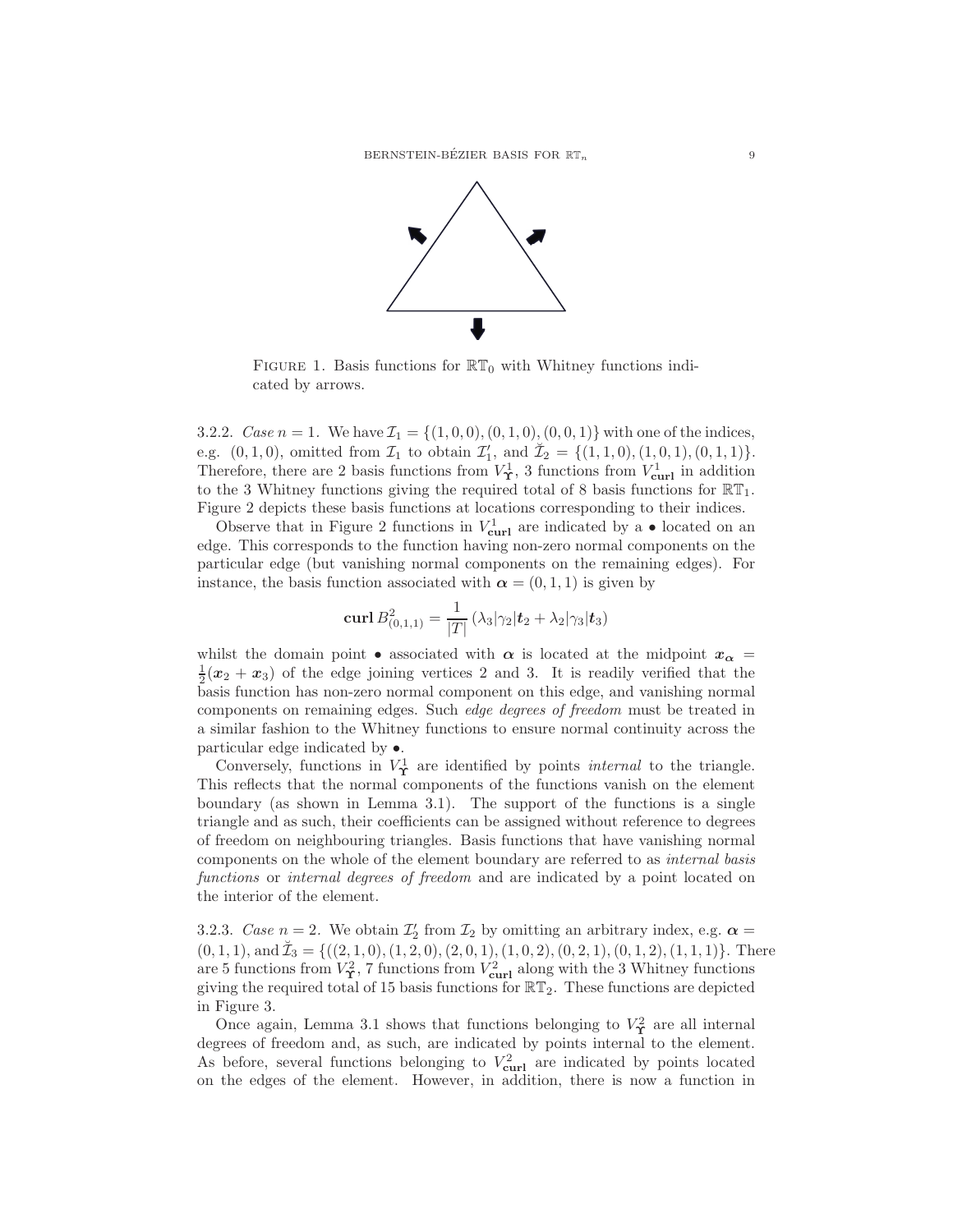

FIGURE 2. Basis functions for  $\mathbb{RT}_1$ :  $\bullet$  denotes functions belonging to  $V_{\text{curl}}^1$ ;  $\blacklozenge$  correspond to functions belonging to  $V^1_{\Upsilon}$ ;  $\lozenge$  denotes the (arbitrarily chosen) index omitted from the set  $\mathcal{I}_1$  to obtain  $\mathcal{I}'_1$ .



FIGURE 3. Basis functions for  $\mathbb{RT}_2$ :  $\bullet$  denotes functions belonging to  $V_{\text{curl}}^2$ ;  $\blacklozenge$  corresponds to functions belonging to  $V_{\text{L}}^2$ ;  $\lozenge$  denotes the (arbitrarily) chosen function omitted from the set  $\mathcal{I}_2$  to obtain  $\mathcal{I}'_2$ .

 $V_{\text{curl}}^2$  associated with the index  $\alpha = (1, 1, 1)$  corresponding to the domain point located at the element centroid. It is not difficult to verify that the corresponding function  $\operatorname{curl} B^3_{(1,1,1)}$  has vanishing normal components on the entire boundary and is therefore an internal function. Naturally, such a function is indicated by a point internal to the element. The remaining functions from  $V_{\text{curl}}^2$  have non-zero normal components on a single edge and are thus indicated by a point located on the edge.

3.2.4. General Case  $n \in \mathbb{N}$ . In the general case, the basis consists of the usual Whitney functions augmented with degree  $n + 1$  polynomial vectors written in terms of Bernstein polynomials. Lemma 3.1 shows that  $V^n_{\Upsilon}$  consists entirely of internal degrees of freedom, with basis functions identified with indices from the set  $\mathcal{I}'_n$  obtained by omitting a single index from the set  $\mathcal{I}_n$ . The fact that the set consists entirely of internal functions means that it is irrelevant which particular index is omitted.

The set  $V_{\text{curl}}^n$  consists of both internal and edge degrees of freedom. The basis functions are identified with indices from the set  $\mathcal{I}_{n+1}$  obtained by omitting the vertices from the set  $\mathcal{I}_{n+1}$ . In this case, it is vitally important that the three omitted indices are chosen to be the element vertices in order that each resulting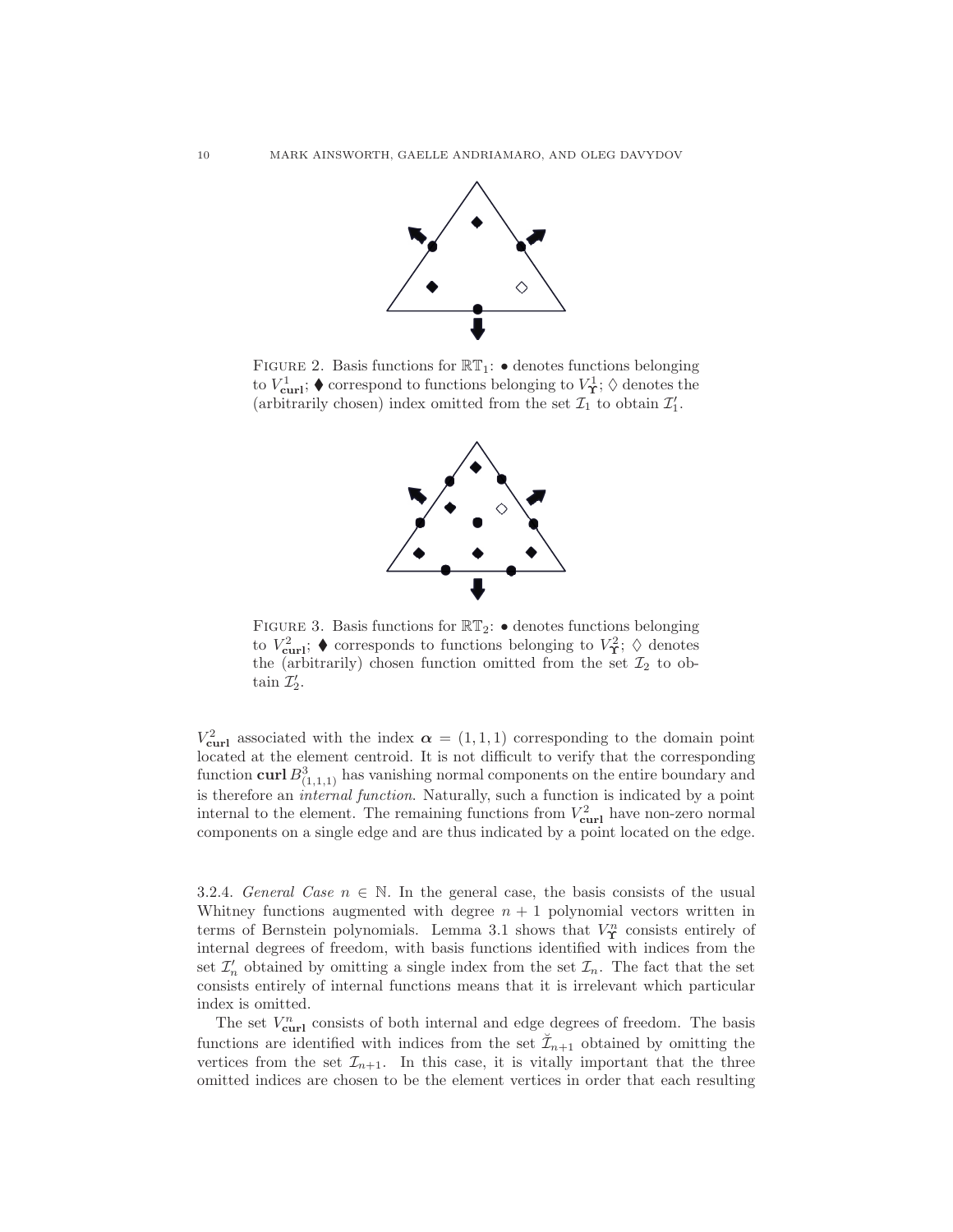

FIGURE 4. Basis functions for  $\mathbb{RT}_3$ :  $\bullet$  denotes functions belonging to  $V_{\text{curl}}^3$ ;  $\blacklozenge$  corresponds to functions belonging to  $V_{\text{L}}^3$ ;  $\lozenge$  denotes the (arbitrarily) chosen function omitted from the set  $\mathcal{I}_3$  to obtain  $\mathcal{I}'_3$ .

| Order            | Internal Dofs    |                                      | Edge Dofs                 |                     | <b>Total</b> |
|------------------|------------------|--------------------------------------|---------------------------|---------------------|--------------|
| $\boldsymbol{n}$ | $V_{\Upsilon}^n$ | $V^n_{\operatorname{\mathbf{curl}}}$ | $V_{\boldsymbol{\omega}}$ | $V_{\text{curl}}^n$ |              |
|                  |                  |                                      | 3                         |                     |              |
|                  | 2                |                                      | 3                         | 3                   |              |
| $\overline{2}$   | 5                |                                      | 3                         | 6                   | 15           |
| 3                |                  |                                      | 3                         | 9                   | 24           |
|                  |                  |                                      |                           |                     |              |
| $\, n$           |                  | $n(n+3)/2 \quad n(n-1)/2$            | 3                         | 3n                  | $(n+1)(n+3)$ |

TABLE 1. Number and types of degrees of freedom in the basis for  $\mathbb{RT}_n$ .

degree of freedom is associated with a single edge of the element. This would not be the case were a vertex index to be retained.

Figure 4 illustrates the case  $n = 3$  where we depict the basis functions of  $V_{\text{curl}}^n$ by ordinary domain points  $x_{\alpha}, \alpha \in \check{\mathcal{I}}_{n+1}$ , and those of  $V^n_{\Upsilon}$  by

$$
\bar{x}_{\alpha} = \frac{1}{3} \left( x_{\alpha + e_1} + x_{\alpha + e_2} + x_{\alpha + e_3} \right), \quad \alpha \in \mathcal{I}'_n.
$$

The type and numbers of the degrees of freedom in the basis for  $\mathbb{RT}_n$  are summarised in Table 1.

#### 4. Efficient Computation with the Basis

The Darcy system (14) may be discretised using the stable finite element pairing constructed on a mesh based on using the Raviart-Thomas space  $\mathbb{RT}_n$  for  $H(\text{div}; \Omega)$ and the standard polynomials  $\mathbb{P}_n$  for  $L^2(\Omega)$ . The natural choice of basis for  $\mathbb{P}_n$ , for use in conjunction with the earlier Bernstein-Bézier basis for  $\mathbb{RT}_n$ , is simply to take pure Bernstein polynomials  $\{B^n_{\alpha} : \alpha \in \mathcal{I}_n\}.$ 

The introduction of a basis reduces the approximation of the Darcy system to the solution of a system of linear algebraic equations which can be assembled and solved using standard finite element methodology that is applicable to any choice of basis. Earlier work [1] dealt with the use of the pure Bernstein polynomial basis in the context of the space  $H^1$ , which we now develop in the  $H(\text{div})$  setting.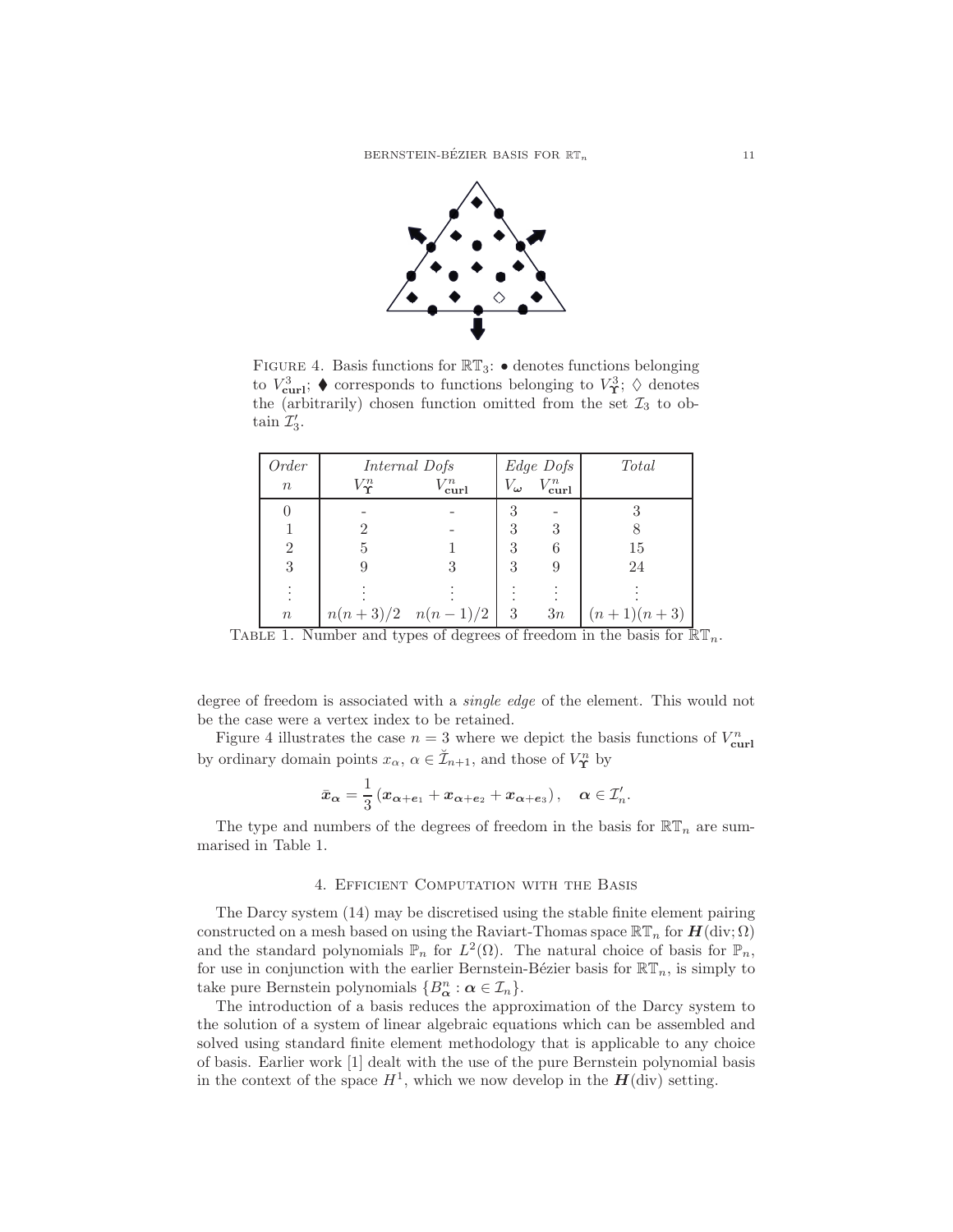4.1. Transformation to Pure Bernstein-Bézier Form. Suppose that a finite element approximation has been computed using the basis described above, that we now wish to post-process through graphical visualisation or evaluation. Postprocessing is carried out element by element and it is sufficient to consider the restriction of the approximation  $u<sub>T</sub>$  of the velocity to a single element T written in the form

$$
\boldsymbol{u}_T = \sum_{k=1}^3 a_k \boldsymbol{\omega}_k + \sum_{\alpha \in \mathcal{I}'_n} c_{\alpha} \boldsymbol{\Upsilon}_n + \sum_{\alpha \in \mathcal{I}_{n+1}} b_{\alpha} \operatorname{curl} B_{\alpha}^{n+1}.
$$

In order to simplify notation, we define  $c_{\alpha} = 0$  for  $\alpha \in \mathcal{I}_n \setminus \mathcal{I}'_n$  and  $b_{\alpha} = 0$  for  $\alpha \in \mathcal{I}_{n+1} \backslash \check{\mathcal{I}}_{n+1}$ , and write  $u_T$  in the form

(28) 
$$
\mathbf{u}_T = \sum_{k=1}^3 a_k \boldsymbol{\omega}_k + \sum_{\alpha \in \mathcal{I}_n} c_{\alpha} \Upsilon_n + \sum_{\alpha \in \mathcal{I}_{n+1}} b_{\alpha} \operatorname{curl} B_{\alpha}^{n+1}.
$$

The basis constructed in the previous section is useful for the computation of a finite element approximation from the space  $\mathbb{R}T_n$ , but a transformation to a standard Bernstein basis is more convenient for the purposes of post-processing, and in the fast computation of the element matrices [1]. Note that  $u_T \in \mathbb{RT}_n \subset \mathbb{P}^2_{n+1}$  so that the Bernstein polynomials of degree  $n + 1$  will need to be used to represent  $u_T$ .

**Lemma 4.1.** Let  $u_T \in \mathbb{RT}_n(T)$  be written in the form (28). Then

(29) 
$$
\mathbf{u}_T = \sum_{\alpha \in \mathcal{I}_{n+1}} \hat{\mathbf{c}}_{\alpha} B_{\alpha}^{n+1} \text{ and } \text{div } \mathbf{u}_T = \frac{1}{|T|} \sum_{\alpha \in \mathcal{I}_n} \tilde{c}_{\alpha} B_{\alpha}^n
$$

where, for  $\alpha \in \mathcal{I}_{n+1}$ ,

(30) 
$$
\hat{c}_{\alpha} = \sum_{k,\ell=1}^{3} \alpha_{\ell} b_{\alpha + e_k - e_{\ell}} \operatorname{curl} \lambda_k + \begin{vmatrix} \alpha_1 & \alpha_2 & \alpha_3 \\ \alpha_1 c_{\alpha - e_1} - \frac{a_1}{n+1} & \alpha_2 c_{\alpha - e_2} - \frac{a_2}{n+1} & \alpha_3 c_{\alpha - e_3} - \frac{a_3}{n+1} \\ \operatorname{curl} \lambda_1 & \operatorname{curl} \lambda_2 & \operatorname{curl} \lambda_3 \end{vmatrix}
$$

 $\begin{array}{c} \hline \end{array}$  $\overline{\phantom{a}}$  $\overline{\phantom{a}}$  $\overline{\phantom{a}}$  $\overline{\phantom{a}}$  $\overline{\phantom{a}}$ İ

and, for  $\alpha \in \mathcal{I}_n$ ,

(31)  

$$
\widetilde{c}_{\alpha} = \sum_{k=1}^{3} a_k + \frac{n+1}{2} \{ 2(n + \alpha_1 \alpha_2 + \alpha_2 \alpha_3 + \alpha_3 \alpha_1) c_{\alpha} \n- \alpha_1 (1 + \alpha_2) c_{\alpha - e_1 + e_2} - \alpha_1 (1 + \alpha_3) c_{\alpha - e_1 + e_3} \n- \alpha_2 (1 + \alpha_3) c_{\alpha - e_2 + e_3} - \alpha_2 (1 + \alpha_1) c_{\alpha - e_2 + e_1} \n- \alpha_3 (1 + \alpha_1) c_{\alpha - e_3 + e_1} - \alpha_3 (1 + \alpha_2) c_{\alpha - e_3 + e_2} \}.
$$

Here, we adopt the convention whereby a coefficient with a particular index is taken to be zero if the index is out of range.

Proof. The first term in (28) can be expressed in terms of Bernstein polynomials of degree  $n + 1$  by making use of property (8) to obtain

(32) 
$$
\sum_{k=1}^{3} a_k \omega_k = -\frac{1}{n+1} \sum_{\alpha \in \mathcal{I}_{n+1}} B_{\alpha}^{n+1} \begin{vmatrix} \alpha_1 & \alpha_2 & \alpha_3 \\ a_1 & a_2 & a_3 \\ \operatorname{curl} \lambda_1 & \operatorname{curl} \lambda_2 & \operatorname{curl} \lambda_3 \end{vmatrix}.
$$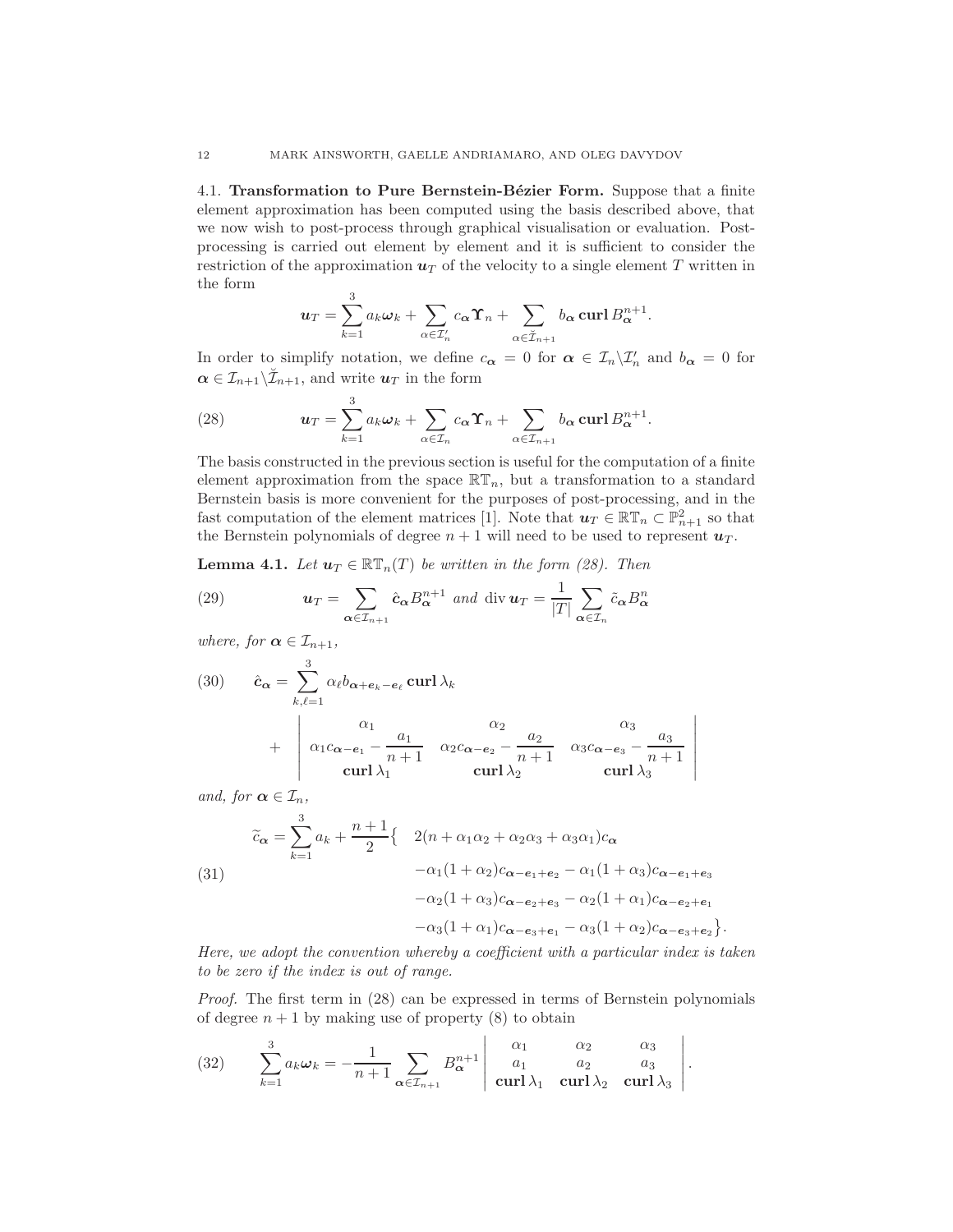Identity (22) and elementary manipulation suffice to show that the second term in (28) can be written in terms of the Bernstein polynomials of degree  $n + 1$  as follows:

$$
\sum_{\alpha \in \mathcal{I}_{n+1}} B_{\alpha}^{n+1} \begin{vmatrix} \alpha_1 & \alpha_2 & \alpha_3 \\ \alpha_1 c_{\alpha - \mathbf{e}_1} & \alpha_2 c_{\alpha - \mathbf{e}_2} & \alpha_3 c_{\alpha - \mathbf{e}_3} \\ \text{curl} \lambda_1 & \text{curl} \lambda_2 & \text{curl} \lambda_3 \end{vmatrix},
$$

where we utilise the convention whereby  $c_{\alpha} = 0$  for  $\alpha \notin \mathcal{I}_n$ . Identity (12) enables the final term in (28) to be expressed in terms of Bernstein polynomials of degree  $n+1$  as follows

$$
\sum_{\in \mathcal{I}_{n+1}} B_{\bm{\alpha}}^{n+1} \sum_{k,\ell=1}^3 \alpha_\ell b_{\bm{\alpha}+\bm{e}_k-\bm{e}_\ell} \operatorname{\mathbf{curl}} \lambda_k
$$

 $\alpha$ 

where we again make use of the above convention. Combining the above results we may write  $u_T$  in the form (29) where the coefficients are defined by (30). The expression for the divergence of (28) is obtained as follows: definition (16) implies that the divergence of the first term is given by

$$
\operatorname{div}\left(\sum_{k=1}^{3} a_k \omega_k\right) = \frac{1}{|T|} \sum_{k=1}^{3} a_k = \frac{1}{|T|} \sum_{k=1}^{3} a_k \sum_{\alpha \in \mathcal{I}_n} B_{\alpha}^n
$$

using property (5); the third term is divergence free; and, the divergence of the second term is obtained using  $(25)-(26)$ .

The number of operations to evaluate each of the individual coefficients  $\hat{c}_{\alpha}$  and  $\tilde{c}_{\alpha}$  in the Bernstein representations of  $u_T$  and div  $u_T$  is independent of the order n of the Raviart-Thomas space. The cost of transforming the coefficients to the Bernstein-Bézier representation is therefore directly proportional to the dimension of the local space and as such is optimal. Of course, any one of the many alternative bases for  $\mathbb{RT}_n$  could be chosen and the resulting approximation again transformed to Bernstein-B´ezier form; crucially the cost of the transformation would degenerate more rapidly with the order  $n$  using the above construction.

4.2. Graphical Rendering and Post-Processing. The evaluation of a polynomial expressed in Bernstein-Bézier form at a single point is usually obtained using the *de Casteljau* algorithm [11,13,17] at a cost of  $\mathcal{O}(n^3)$  operations per point evaluation. The algorithm is pervasive in graphical visualisation to the extent that many graphics vendors implement the algorithm directly at hardware level accessed through OpenGL evaluators [9], resulting in high-performance graphical rendering. The availability of a Bernstein-Bézier representation for  $u_T$  enables these tools to be brought into play whilst incurring minimal overhead in the transformation to Bernstein-Bézier form.

Post-processing operations in finite element analysis often involve the evaluation of a functional of the approximation  $u_T$  in the form of an integral using a quadrature rule over the triangle  $T$ . A convenient quadrature rule can be defined as follows. The q-point Gauss-Jacobi quadrature rule [23]:

(33) 
$$
\int_0^1 (1-s)^a g(s) ds \approx \sum_{j=1}^q \omega_j^{(a)} g(\xi_j^{(a)})
$$

has precision  $2q-1$ , the weights  $\{\omega_i^{(a)}\}$  $\{\xi_j^{(a)}\}$  are all positive and the nodes  $\{\xi_j^{(a)}\}$  $\{a^{(u)}\}$  are located on the interval  $[0, 1]$ . The *Stroud conical product rule* [23] for a triangle  $T$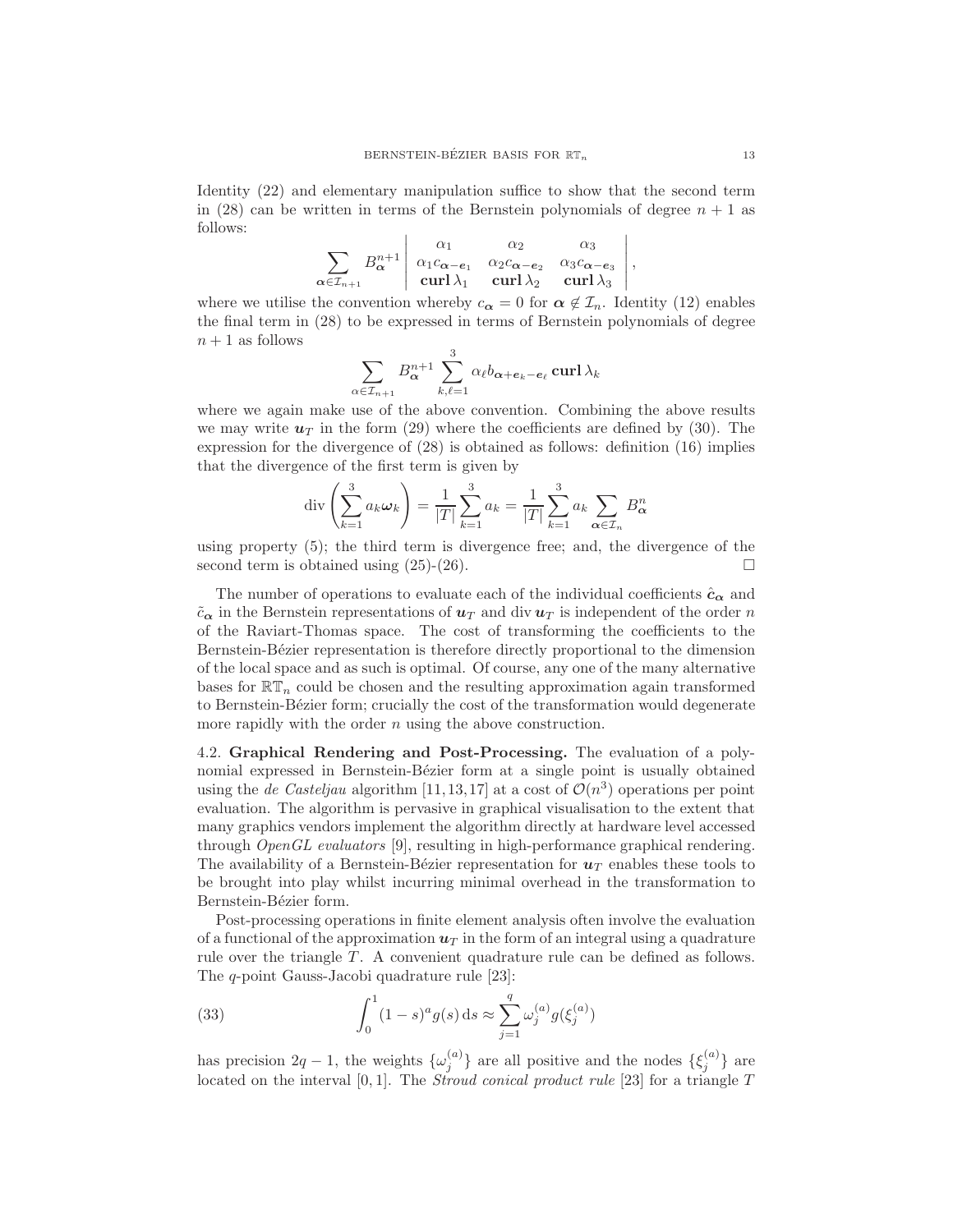is defined by

(34) 
$$
\int_{T} f(x) dx \approx 2|T| \sum_{i,j=1}^{q} \omega_{i}^{(1)} \omega_{j}^{(0)} f(x_{i,j})
$$

which has  $q^2$  positive weights and nodes given by

(35) 
$$
\boldsymbol{x}_{i,j} = \xi_i^{(1)} \boldsymbol{x}_1 + (1 - \xi_i^{(1)}) \xi_j^{(0)} \boldsymbol{x}_2 + (1 - \xi_i^{(1)}) (1 - \xi_j^{(0)}) \boldsymbol{x}_3
$$

for  $1 \leq i, j \leq q$ . In finite element analysis the above quadrature rule is applied to the functions of the form  $f(x) = F(x, u_T, \text{div } u_T, \ldots)$ , with  $f(x_{i,j}) =$  $F(\boldsymbol{x}_{i,j}, \boldsymbol{u}_{i,j}, \text{div } \boldsymbol{u}_{i,j}, \ldots), \text{ where } \boldsymbol{u}_{i,j} = \boldsymbol{u}_T(\boldsymbol{x}_{i,j}), \text{div } \boldsymbol{u}_{i,j} = \text{div } \boldsymbol{u}_T(\boldsymbol{x}_{i,j}) \text{ etc.}$ 

In order to integrate a function of  $u_T$  to sufficient precision it is necessary to choose  $q = \mathcal{O}(n)$ . The number of quadrature points at which  $u_T$  needs to be evaluated is  $q^2$  and thus it grows as  $\mathcal{O}(n^2)$ . If the de Casteljau algorithm were to be employed for this purpose, then the overall cost would grow as  $\mathcal{O}(n^5)$ . An alternative algorithm is developed in [1] that exploits properties of the Bernstein polynomials and uses the Bernstein-Bézier coefficients to evaluate  $u_T$  at all  $\mathcal{O}(n^2)$ nodes of the Stroud conical product rule at a cost of  $\mathcal{O}(n^3)$  operations in total, see Corollary 2 of [1] for more explicit operation counts. The same complexity estimates remain valid for the evaluation of derivatives of  $u_T$ , and in particular the divergence div  $u_T$ . Figure 5 includes timings for the evaluation of a randomly chosen vector field expressed in terms of the basis for various polynomial orders, which indicates that an  $\mathcal{O}(n^3)$  complexity is attained.

4.3. Assembly of Element Load Vector. Finite element analysis of problems in  $H(\text{div}; \Omega)$  involving a source term  $g: \Omega \to \mathbb{R}^2$ , such as the Darcy system (14), often entails the evaluation of the element load vector whose entries are composed of the quantities

(36) 
$$
\int_T \mathbf{g} \cdot \mathbf{\hat{T}}_{\alpha}^n dx, \quad \int_T \mathbf{g} \cdot \mathbf{curl} B_{\alpha}^{n+1} dx, \quad \int_T \mathbf{g} \cdot \boldsymbol{\omega}_k dx
$$

for appropriate indices  $\alpha$  and k. These integrals generally have to be approximated using numerical quadrature. In order to avoid cluttering the notation, we shall not distinguish between the true quantities and their numerical approximation using a Stroud conical product rule of precision  $q = \mathcal{O}(n)$ . A central role in [1] is played by the Bernstein-Bézier moments of order  $n + 1$  of the datum q defined by

(37) 
$$
\mu_{\alpha}^{n+1}(\boldsymbol{g}) = \int_{T} \boldsymbol{g}(\boldsymbol{x}) B_{\alpha}^{n+1}(\boldsymbol{x}) \, \mathrm{d}\boldsymbol{x}, \quad \boldsymbol{\alpha} \in \mathcal{I}_{n+1}.
$$

In particular, a procedure is presented in [1, Corollary 2] that enables all of these moments to be evaluated (using a Stroud conical product rule) in  $\mathcal{O}(n^3)$  operations.

Once again exploiting the simple form of the Bernstein-Bézier representations of the basis functions, we are able to express the quantities (36) compactly in terms of combinations of Bernstein-Bézier moments of  $g$  as follows: using (22) gives

> $\begin{array}{c} \hline \end{array}$  $\overline{\phantom{a}}$  $\overline{\phantom{a}}$  $\overline{\phantom{a}}$  $\overline{\phantom{a}}$  $\begin{array}{c} \end{array}$

(38) 
$$
\int_T \mathbf{g} \cdot \mathbf{\hat{T}}_{\alpha}^n dx = \begin{vmatrix} \alpha_1 & \alpha_2 & \alpha_3 \\ (1 + \alpha_1)\mu_{\alpha+e_1}^{n+1}(\mathbf{g}) & (1 + \alpha_2)\mu_{\alpha+e_2}^{n+1}(\mathbf{g}) & (1 + \alpha_3)\mu_{\alpha+e_3}^{n+1}(\mathbf{g}) \\ \operatorname{curl} \lambda_1 & \operatorname{curl} \lambda_2 & \operatorname{curl} \lambda_3 \end{vmatrix}
$$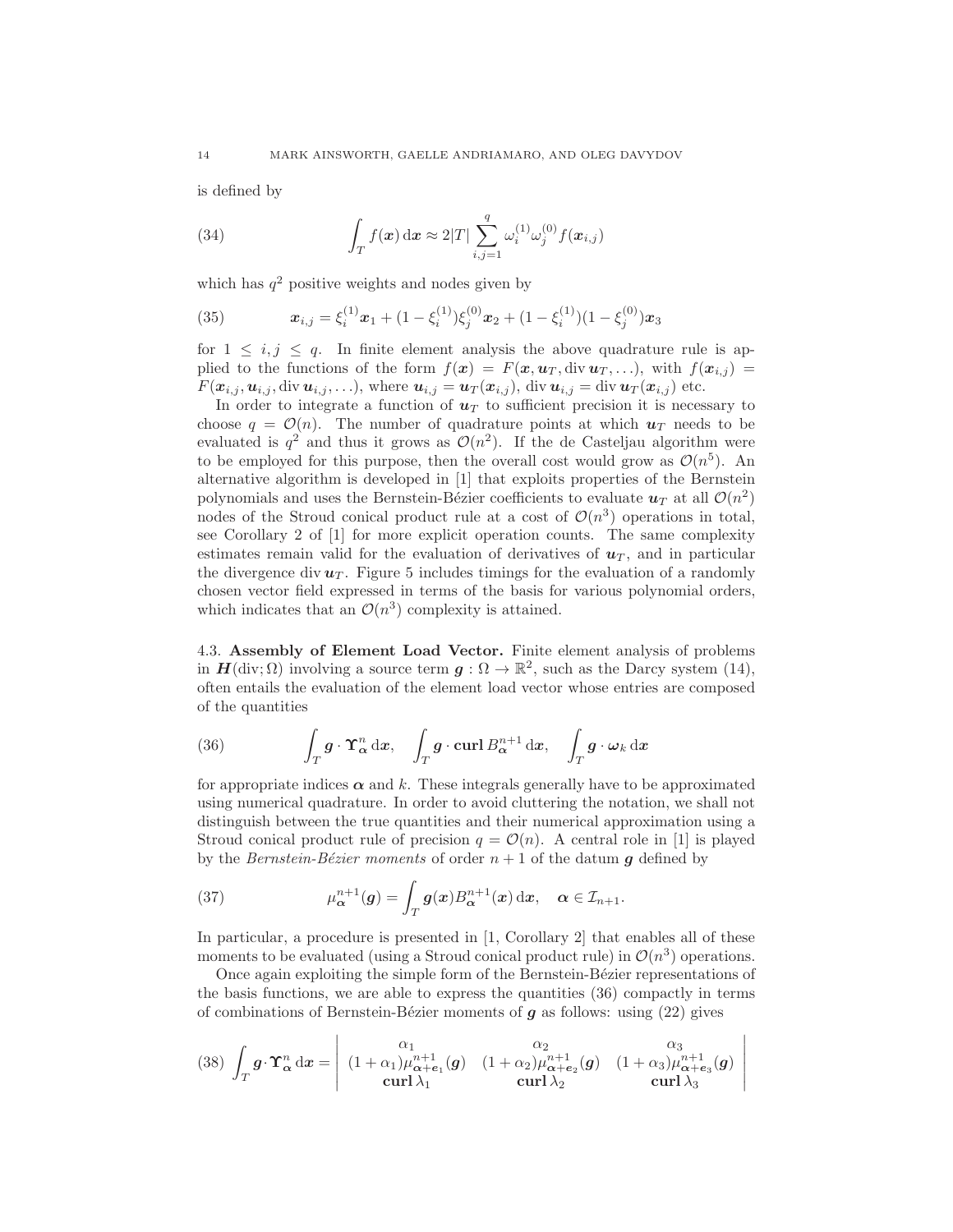

Figure 5. CPU times required for evaluation of a vector field at Stroud nodes (Section 4.2) and computation of residuals in conservation and constitutive equations (Section 4.4) using the proposed basis.

for  $\alpha \in \mathcal{I}_n$ ; using (12) gives

(39) 
$$
\int_T \mathbf{g} \cdot \operatorname{curl} B_{\boldsymbol{\alpha}}^{n+1} d\mathbf{x} = \sum_{k,\ell=1}^3 (1 + \alpha_\ell - \delta_{k\ell}) \mu_{\boldsymbol{\alpha} + \boldsymbol{e}_\ell - \boldsymbol{e}_k}^{n+1}(\mathbf{g}) \cdot \operatorname{curl} \lambda_k
$$

for  $\alpha \in \mathcal{I}_{n+1}$ ; whilst the integrals of the Whitney functions can be determined from the following identity obtained using (32),

$$
(40)\ \sum_{k=1}^{3} a_k \int_T \boldsymbol{g} \cdot \boldsymbol{\omega}_k \, \mathrm{d}\boldsymbol{x} = -\frac{1}{n+1} \sum_{\boldsymbol{\alpha} \in \mathcal{I}_{n+1}} \mu_{\boldsymbol{\alpha}}^{n+1}(\boldsymbol{g}) \cdot \begin{vmatrix} \alpha_1 & \alpha_2 & \alpha_3 \\ a_1 & a_2 & a_3 \\ \mathbf{curl}\,\lambda_1 & \mathbf{curl}\,\lambda_2 & \mathbf{curl}\,\lambda_3 \end{vmatrix}
$$

valid for all  $a_1, a_2$  and  $a_3 \in \mathbb{R}$ .

As before, key is the fact that each term can be evaluated in  $\mathcal{O}(1)$  operations meaning that the overall cost of assembling the element load vector is  $\mathcal{O}(n^3)$  for the evaluation of the moments and  $\mathcal{O}(n^2)$  for the transformation of the moments into entries of the load vector, giving  $\mathcal{O}(n^3)$  complexity overall.

4.4. Computation of Residuals. The finite element approximation can be obtained through the assembly and inversion of a global algebraic system. The Bernstein-Bézier finite element basis is known [1] to yield an optimal complexity algorithm for the computation and assembly of the matrix and load vector in the  $H^1$ -setting. This result can be shown to extend to the  $H(\text{div})$  case considered here [4]. However, we shall instead explore the iterative solution of the algebraic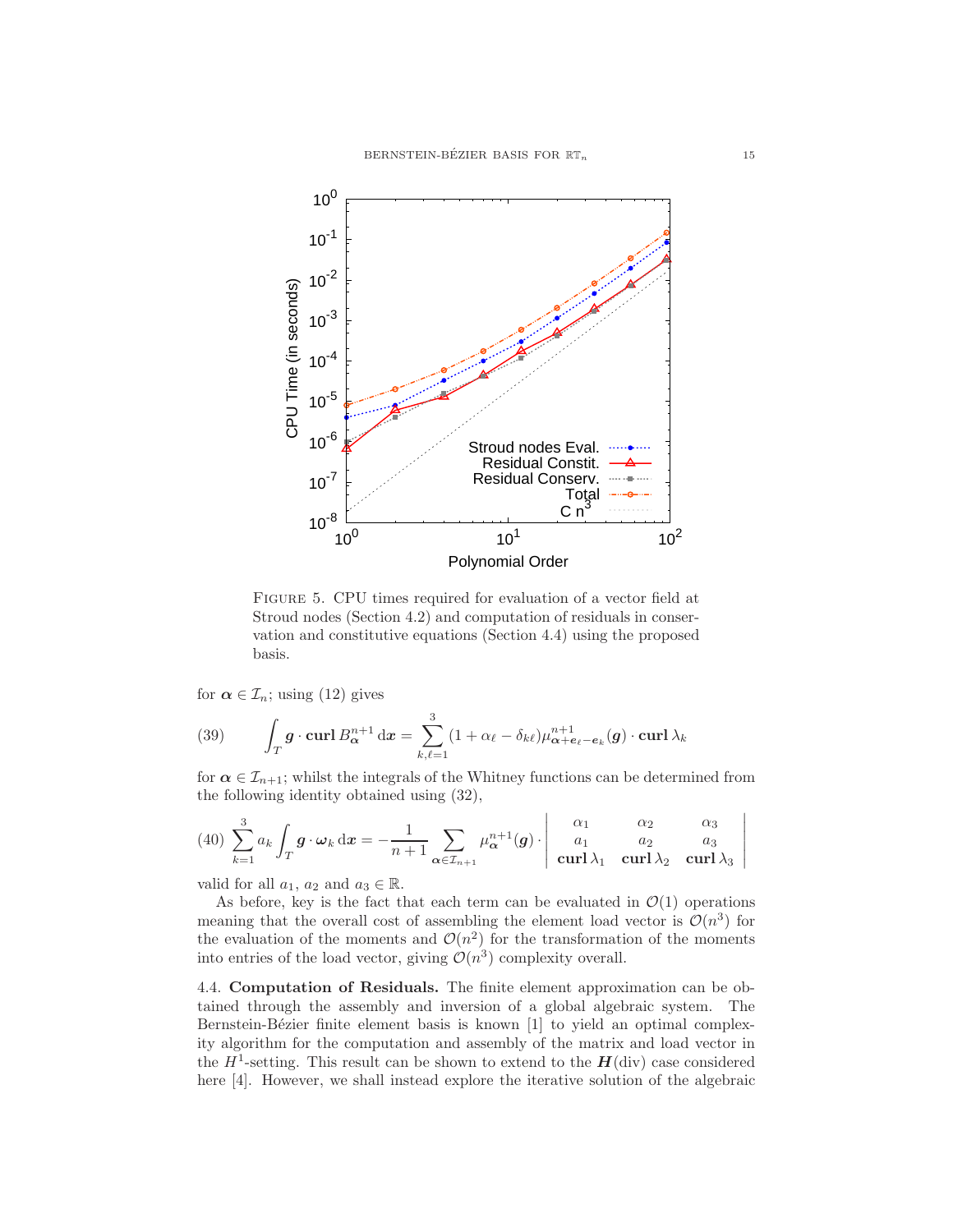equations. Regardless of the particular choice of iterative scheme, this typically requires the elementwise evaluation of residuals in the current approximate solution  $(\boldsymbol{u}^\ell, p^\ell)$ :

$$
\begin{array}{rcl}\n\mathbf{v} & \mapsto & -\varrho(\mathbf{g}, \mathbf{v})_T - \frac{\nu}{\kappa} \left( \mathbf{u}^\ell, \mathbf{v} \right)_T + (p^\ell, \operatorname{div} \mathbf{v})_T \\
w & \mapsto & (f, w)_T - (\operatorname{div} \mathbf{u}^\ell, w)_T\n\end{array}
$$

where **v** is chosen to be  $\Upsilon_{\alpha}^{n}$ , **curl**  $B_{\alpha}^{n+1}$  and  $\omega_{k}$ , and  $w = B_{\alpha}^{n}$ .

The evaluation of the element residual in the mass-conservation equation reduces to the computation of the Bernstein-Bézier moment

$$
(f, B^n_{\alpha})_T - (\operatorname{div} \mathbf{u}^{\ell}, B^n_{\alpha})_T = \mu^n_{\alpha}(f - \operatorname{div} \mathbf{u}^{\ell}).
$$

The same methodology described in Section 4.3 for the treatment of the element load vector along with the evaluation of the (known) integrand  $f - \text{div} \,\mathbf{u}^{\ell}$  as described in Section 4.2, gives an overall complexity of  $\mathcal{O}(n^3)$  for the mass-conservation residual.

The treatment of the residual in the constitutive equation

$$
-\varrho(\mathbf{g},\mathbf{v})_T - \frac{\nu}{\kappa} (\mathbf{u}^{\ell}, \mathbf{v})_T + (\mathbf{p}^{\ell}, \operatorname{div} \mathbf{v})_T = -(\varrho \mathbf{g} + \frac{\nu}{\kappa} \mathbf{u}^{\ell}, \mathbf{v})_T + (\mathbf{p}^{\ell}, \operatorname{div} \mathbf{v})_T
$$

is slightly different. The former term is treated using Bernstein-Bézier moments as described in Section 4.3 again noting that the evaluation of the (known) function  $u^{\ell}$  at the quadrature points is handled as described in Section 4.2. The latter term involves contributions of the form

(41) 
$$
\int_T p^{\ell} \operatorname{div} \Upsilon_{\alpha}^n \, dx, \quad \int_T p^{\ell} \operatorname{div} \operatorname{curl} B_{\alpha}^{n+1} \, dx, \quad \int_T p^{\ell} \operatorname{div} \omega_k \, dx
$$

where  $p^{\ell}: T \mapsto \mathbb{R}$  is regarded as known data. The second of these quantities vanishes identically whilst the final quantity can be simplified by using formula (16) to replace div  $\omega_k$  by  $1/|T|$ . The remaining quantities are amenable to the usual treatment by exploiting formula (24) to express the quantities as a linear combination of Bernstein-Bézier moments of the data  $p^{\ell}$ ,

$$
\int_{T} p \operatorname{div} \Upsilon_{\alpha}^{n} d\mathbf{x} = \frac{n+1}{2|T|} \left\{ \begin{array}{c} 2(n+\alpha_{1}\alpha_{2}+\alpha_{2}\alpha_{3}+\alpha_{3}\alpha_{1})\mu_{\alpha}^{n}(p^{\ell}) \\ -(1+\alpha_{1})\alpha_{2}\mu_{\alpha+e_{1}-e_{2}}^{n}(p^{\ell}) - (1+\alpha_{1})\alpha_{3}\mu_{\alpha+e_{1}-e_{3}}^{n}(p^{\ell}) \\ -(1+\alpha_{2})\alpha_{3}\mu_{\alpha+e_{2}-e_{3}}^{n}(p^{\ell}) - (1+\alpha_{2})\alpha_{1}\mu_{\alpha+e_{2}-e_{1}}^{n}(p^{\ell}) \\ -(1+\alpha_{3})\alpha_{1}\mu_{\alpha+e_{3}-e_{1}}^{n}(p^{\ell}) - (1+\alpha_{3})\alpha_{2}\mu_{\alpha+e_{3}-e_{2}}^{n}(p^{\ell}) \right\} \end{array} \right.
$$

.

The overall complexity for the evaluation of all residuals is  $\mathcal{O}(n^3)$ . Figure 5 shows the timings obtained for evaluating the residuals in the conservation and constitutive equations for a range of polynomial degrees and a randomly chosen iterate  $p^{\ell}$ and  $u^{\ell}$ , and indicates that the rate  $\mathcal{O}(n^3)$  is attained.

4.5. Application to Other Problem Classes. The developments have, so far, focused on the Darcy system but the algorithms are more generally applicable. All of the foregoing considerations regarding the use of the Bernstein-Bézier basis for the Raviart-Thomas space remain valid for the Maxwell eigenvalue problem described earlier; the details concerning the efficient treatment of the term (div  $u$ , div  $v$ ) in line with the approach of [1] are left to the reader, see also [4].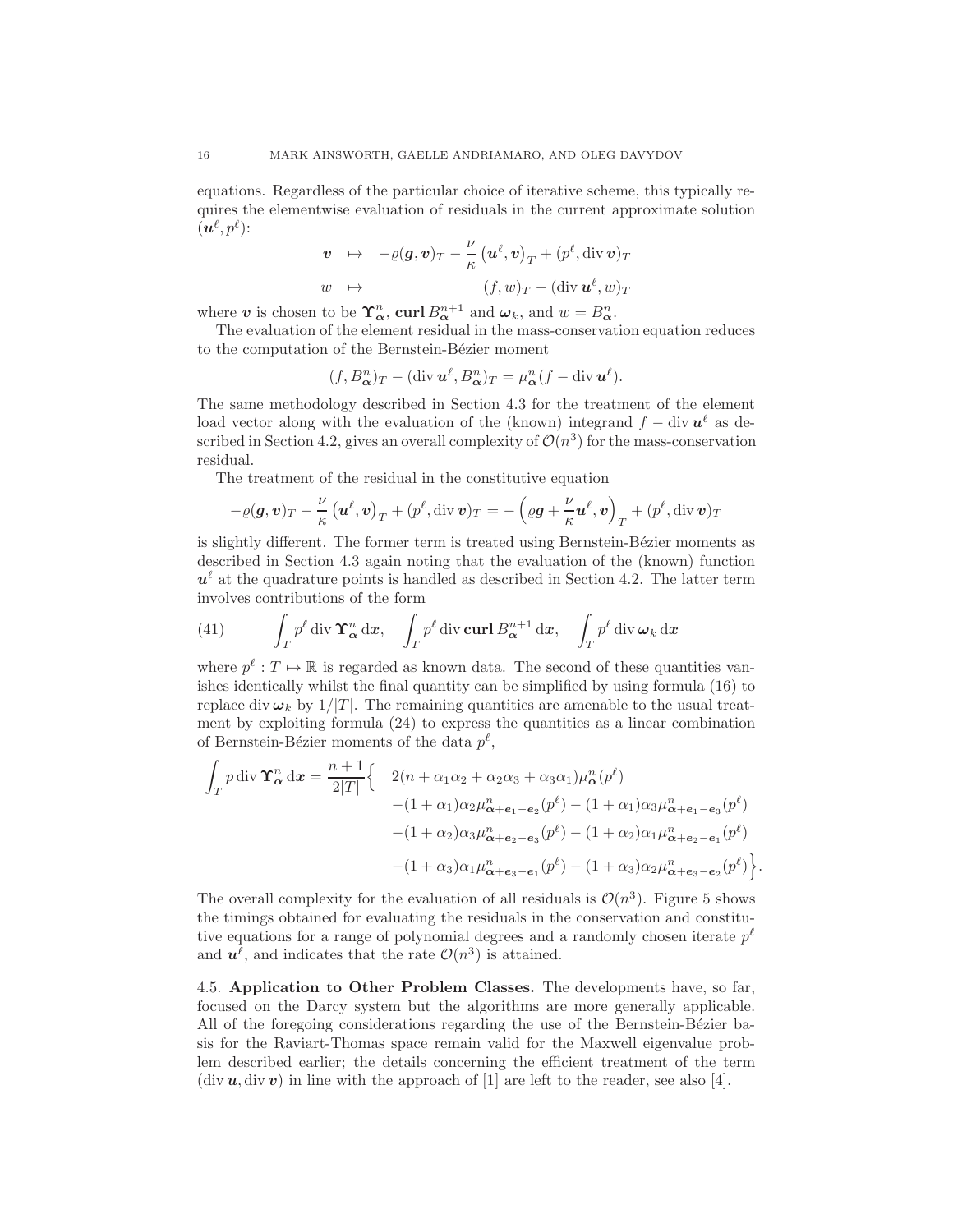We conclude the paper by demonstrating the effectiveness of our basis for the approximate solution of the Maxwell eigenvalue problem. Recall [6] that in the case  $\Omega = [0, 1]^2$  the nonzero eigenvalues and corresponding eigenfunctions of (15) are given by

(42) 
$$
\lambda_{k,\ell}^2 := \pi^2(k^2 + \ell^2), \quad \mathbf{u}_{k,\ell}(x,y) := \begin{pmatrix} k \sin(k\pi x) \cos(\ell \pi x) \\ \ell \sin(\ell \pi y) \cos(k\pi x) \end{pmatrix}, \quad k,\ell \in \mathbb{Z}_+.
$$

Figures 6 and 7 present the numerical results for the computation of nonzero eigenvalues  $\lambda_{k,\ell}$ , ordered according to increasing magnitude. The mesh consists of two triangles separated by one diagonal of the square. Figure 6 shows the eigenvalues computed by using our basis with  $n = 5$ , 15 and 25. We can see that  $n = 5$  is only suitable for the first 10 eigenvalues, whereas  $n = 15$  allows the estimation of up to 54 and  $n = 25$  gives at least 100 eigenvalues with correct multiplicities. Clearly, the eigenfunction  $\mathbf{u}_{k,\ell}$  oscillates with higher frequency for larger k and  $\ell$ , and thus a higher polynomial degree is required in order to approximate further eigenvalues. In addition, Figure 7 shows the errors of the approximation of the first 18 eigenvalues for  $n$  in the range from 4 to 25. Motivated by the error bound  $|\lambda - \lambda_N| \leq C \exp(-bN^{1/3})$  [3, Eq. (26)], where N is the number of degrees of freedom and  $C, b > 0$ , we present the error as function of  $n^{2/3}$ . Finally, Table 2 contains the largest condition numbers of the simple eigenvalues  $\lambda_{1,1}, \lambda_{2,2}, \lambda_{3,3}, \lambda_{4,4}, \lambda_{6,6}$  and  $\lambda_{7,7}$  that occured in our experiments with  $n \leq 25$ . Recall that the condition number v of a simple eigenvalue  $\lambda$  of the generalized eigenvalue problem det $(A - \lambda B) = 0$ is defined as

$$
\nu = \frac{\|x\|_2 \|y\|_2}{\sqrt{|\alpha|^2 + |\beta|^2}}, \quad \text{with} \quad \alpha = y^H A x, \quad \beta = y^H B x,
$$

where x and y are the right and left eigenvectors of  $\lambda$  [22, Theorem 4.12]. The numbers in the table suggest reasonable conditioning even for the 85th eigenvalue  $\lambda_{7,7}$ .



FIGURE 6. Approximate solution of Maxwell eigenvalue problem (15) on the unit square using the basis of Theorem 3.6 with  $n = 5, 15, 25.$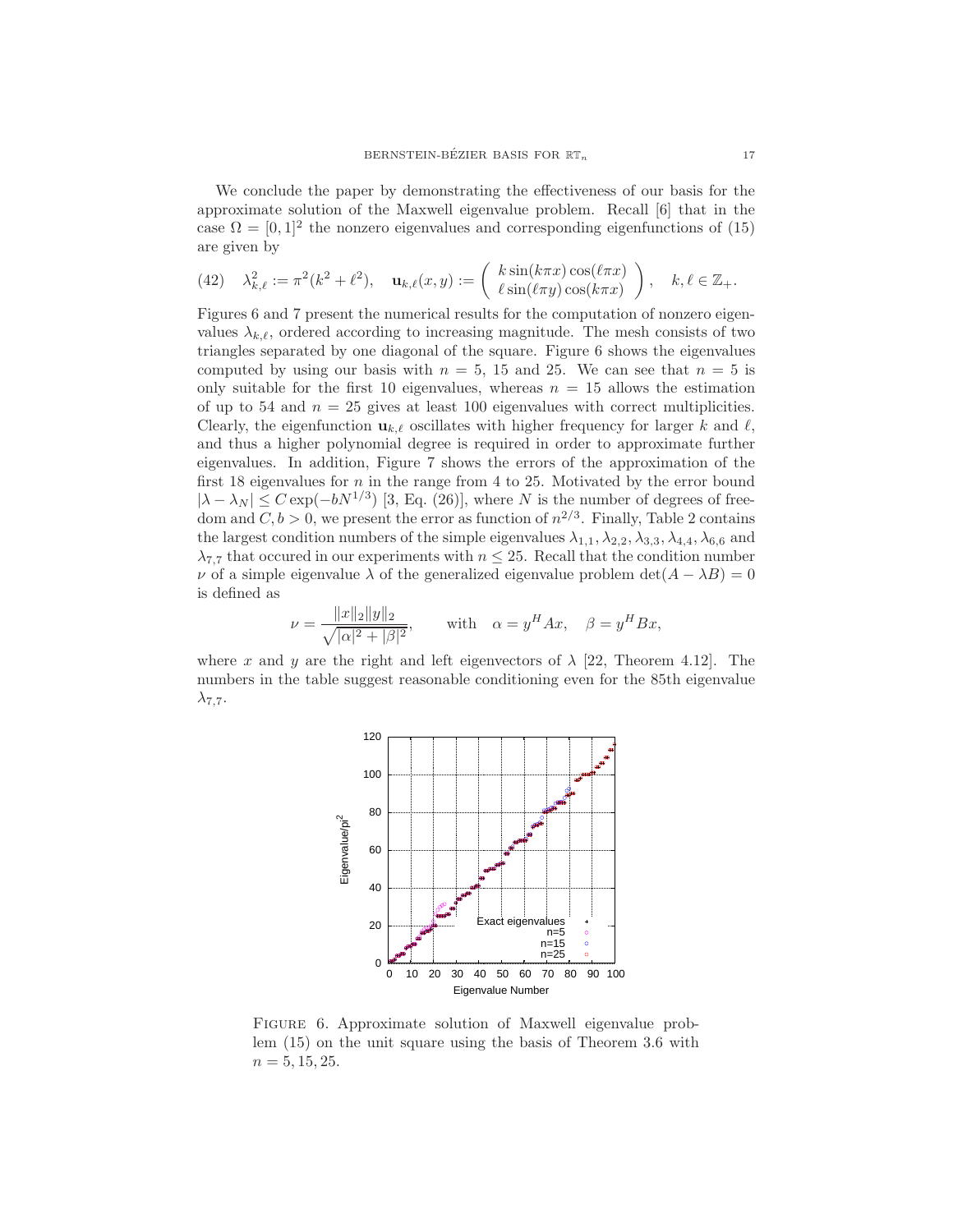

Figure 7. Errors for the first 18 eigenvalues.

| $8.97e+00$   $3.69e+00$   $3.38e+01$   $8.00e+02$   $1.16e+06$   $5.25e+07$ |  |  |  |
|-----------------------------------------------------------------------------|--|--|--|

Table 2. Condition numbers of simple eigenvalues.

#### **REFERENCES**

- [1] M. AINSWORTH, G. ANDRIAMARO, AND O. DAVYDOV, Bernstein-Bézier FEM and optimal assembly algorithms, SIAM J. Sci. Comp., (2011), pp. 3087–3109.
- [2] M. Ainsworth and J. Coyle, Hierarchic finite element bases on unstructured tetrahedral meshes, Internat. J. Numer. Methods Engrg., 58 (2003), pp. 2103–2130.
- [3] M. Ainsworth and J. Coyle. Computation of Maxwell's eigenvalues on curvilinear domains using hp-version Nédélec elements. In F. Brezzi, A. Buffa, S. Corsaro, and A. Murli, editors, Numerical Mathematics and Applications, pages 219–231. Springer Milan, 2003.
- [4] G. ANDRIAMARO, Bernstein-Bézier Techniques and Optimal Algorithms in Finite Element Analysis, PhD thesis, Strathclyde University, Glasgow, UK, 2013
- [5] D. N. Arnold, R. S. Falk, and R. Winther, Geometric decompositions and local bases for spaces of finite element differential forms, Comput. Methods Appl. Mech. Engrg., 198 (2009), pp. 1660–1672.
- [6] D. Boffi, P. Fernandes, L. Gastaldi, and I. Perugia. Computational models of electromagnetic resonators: Analysis of edge element approximation. SIAM J. Numer. Anal., 36:1264–1290, 1999.
- [7] F. BREZZI AND M. FORTIN, Mixed and hybrid finite element methods, Springer-Verlag, Berlin, 1991.
- [8] A. BUFFA, J. RIVAS, G. SANGALLI, AND R. VÁZQUEZ, *Isogeometric discrete differential forms* in three dimensions, SIAM J. Numer. Anal., 49 (2011), pp. 818–844.
- [9] T. DAVIS, J. NEIDER, AND M. WOO, OpenGL Programming Guide: The Official Guide to Learning OpenGL, Version 1.1, Second Edition, Addison-Wesley Longman Pub (Sd), 1997.
- [10] L. Demkowicz, Computing with hp-adaptive finite elements. Vol. 1, Chapman & Hall/CRC Applied Mathematics and Nonlinear Science Series, Chapman & Hall/CRC, Boca Raton, FL, 2007. One and two dimensional elliptic and Maxwell problems, With 1 CD-ROM (UNIX).
- [11] G. FARIN, Curves and surfaces for CAGD: a practical guide, Fifth Edition, Morgan Kaufmann Publishers Inc., San Francisco, CA, USA, 2002.